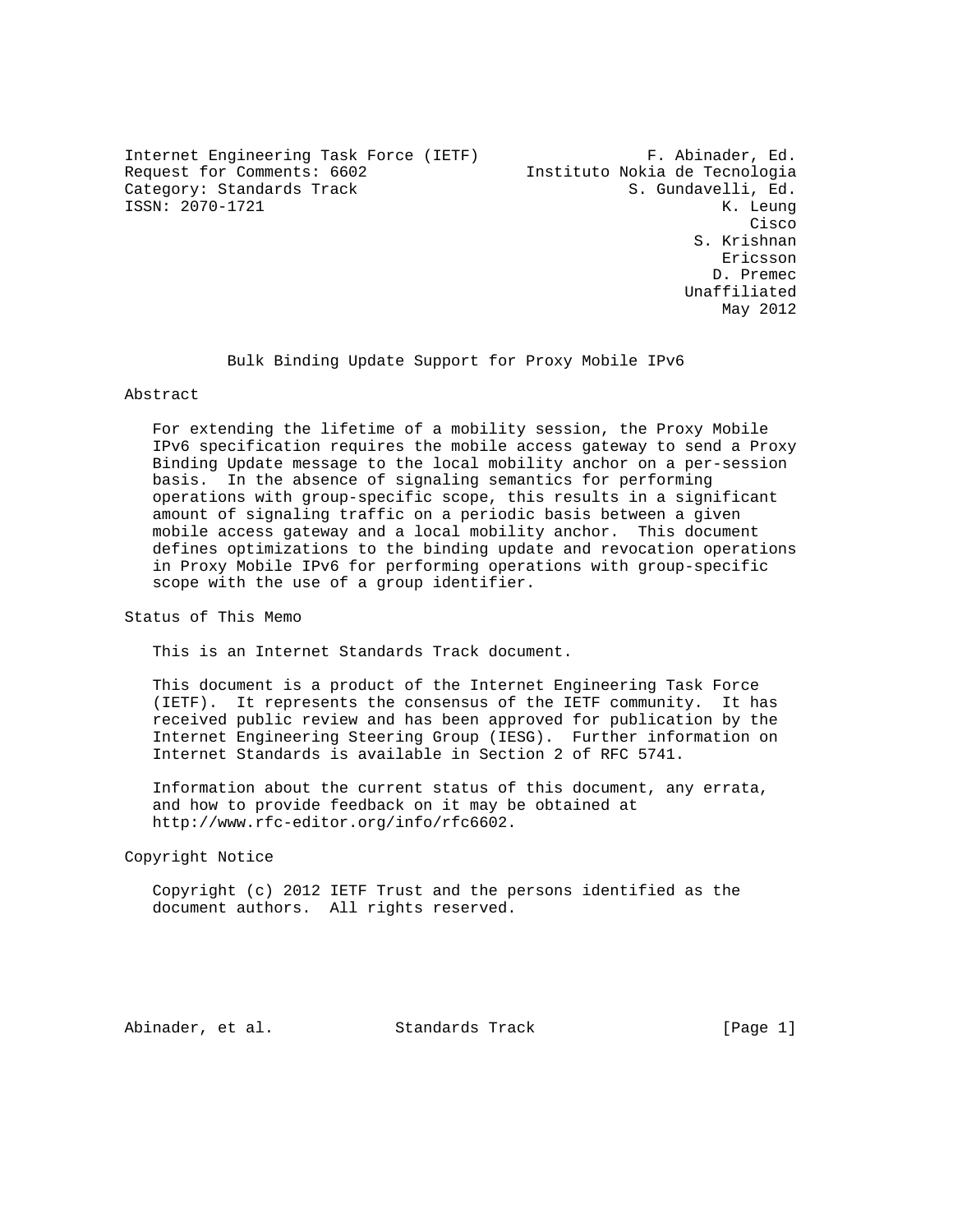This document is subject to BCP 78 and the IETF Trust's Legal Provisions Relating to IETF Documents (http://trustee.ietf.org/license-info) in effect on the date of publication of this document. Please review these documents carefully, as they describe your rights and restrictions with respect to this document. Code Components extracted from this document must include Simplified BSD License text as described in Section 4.e of the Trust Legal Provisions and are provided without warranty as described in the Simplified BSD License.

# Table of Contents

|                | 4.1. Extensions to Proxy Binding Update Message             |
|----------------|-------------------------------------------------------------|
|                | 4.2. Extensions to Proxy Binding Acknowledgement Message 10 |
|                | 4.3. Mobile Node Group Identifier Option 10                 |
|                |                                                             |
|                |                                                             |
|                |                                                             |
|                | 5.1.1. Extensions to Binding Update List Entry              |
|                |                                                             |
|                | 5.1.2. Requesting Bulk Binding Update Support for           |
|                | a Mobility Session 12                                       |
|                | 5.1.3. Supporting Bulk Binding Updates 14                   |
|                |                                                             |
|                | 5.2.1. Extensions to Binding Cache Entry Data Structure 15  |
|                | 5.2.2. Enabling Bulk Binding Update Support for a           |
|                |                                                             |
|                | 5.2.3. Supporting Bulk Binding Updates 18                   |
|                |                                                             |
|                | 6.1. Local Mobility Anchor - Configuration Variables 20     |
|                | 6.2. Mobile Access Gateway - Configuration Variables 20     |
|                |                                                             |
| 8 <sub>1</sub> |                                                             |
|                |                                                             |
|                |                                                             |
|                |                                                             |
|                |                                                             |
|                |                                                             |

Abinader, et al. Standards Track [Page 2]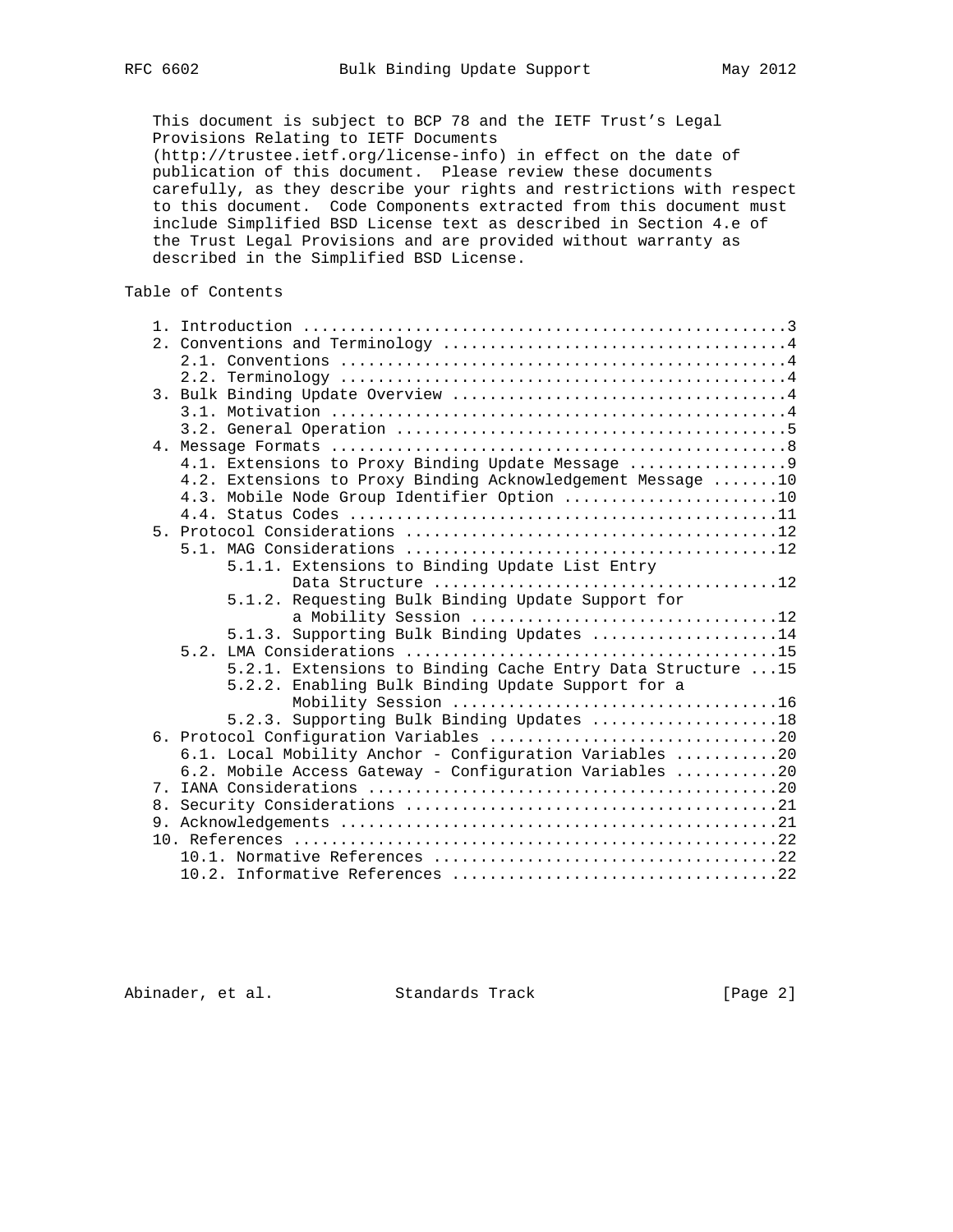# 1. Introduction

 The Proxy Mobile IPv6 base specification [RFC5213] requires the Mobile Node Identifier option to be present in the mobility signaling messages, such as in the Proxy Binding Update (PBU) and Proxy Binding Acknowledgement (PBA) messages. It essentially limits the operational scope of the binding update operation to a single mobility session. These signaling messages lack the capability to identify a group of mobility sessions, so the operations related to binding update and revocation can be performed on all the mobility sessions that are part of that group.

 There is a need to have semantics for associating a group identity to a mobility session, so the scope of the operations related to binding update and revocation can be extended to all the mobility sessions identified by the group identifier. The group identifier therefore provides a considerably improved mechanism for protocol operations that would otherwise require multiple atomic transactions on a per mobility-session basis. Following are some of the use cases where the group identifier can be used.

- o For extending the lifetime of a mobility session, the mobile access gateway (MAG) periodically sends a Proxy Binding Update message to the local mobility anchor (LMA) on a per-session basis. This process can be optimized by allowing the mobile access gateway to send a single Proxy Binding Update [RFC5213] message for a group of mobility sessions identified by a group identifier. Upon accepting the request, the local mobility anchor can update the lifetime of all the mobility sessions that are part of that group.
- o On detecting the failure of a specific service card, a local mobility anchor, or a mobile access gateway service hosted on blade architecture system, can potentially request the peer to revoke all the sessions identified by a common group identifier that are hosted on that service card. Potentially, a single Binding Revocation Indication [RFC5846] message carrying the group identifier can be used to revoke all the sessions hosted on that service card, which otherwise needs to be handled on a per-session basis.

 This document defines a new mobility option, the Mobile Node Group Identifier option, and the extensions to procedures related to binding update and binding revocation for performing binding operations with group-specific scope.

Abinader, et al. Standards Track [Page 3]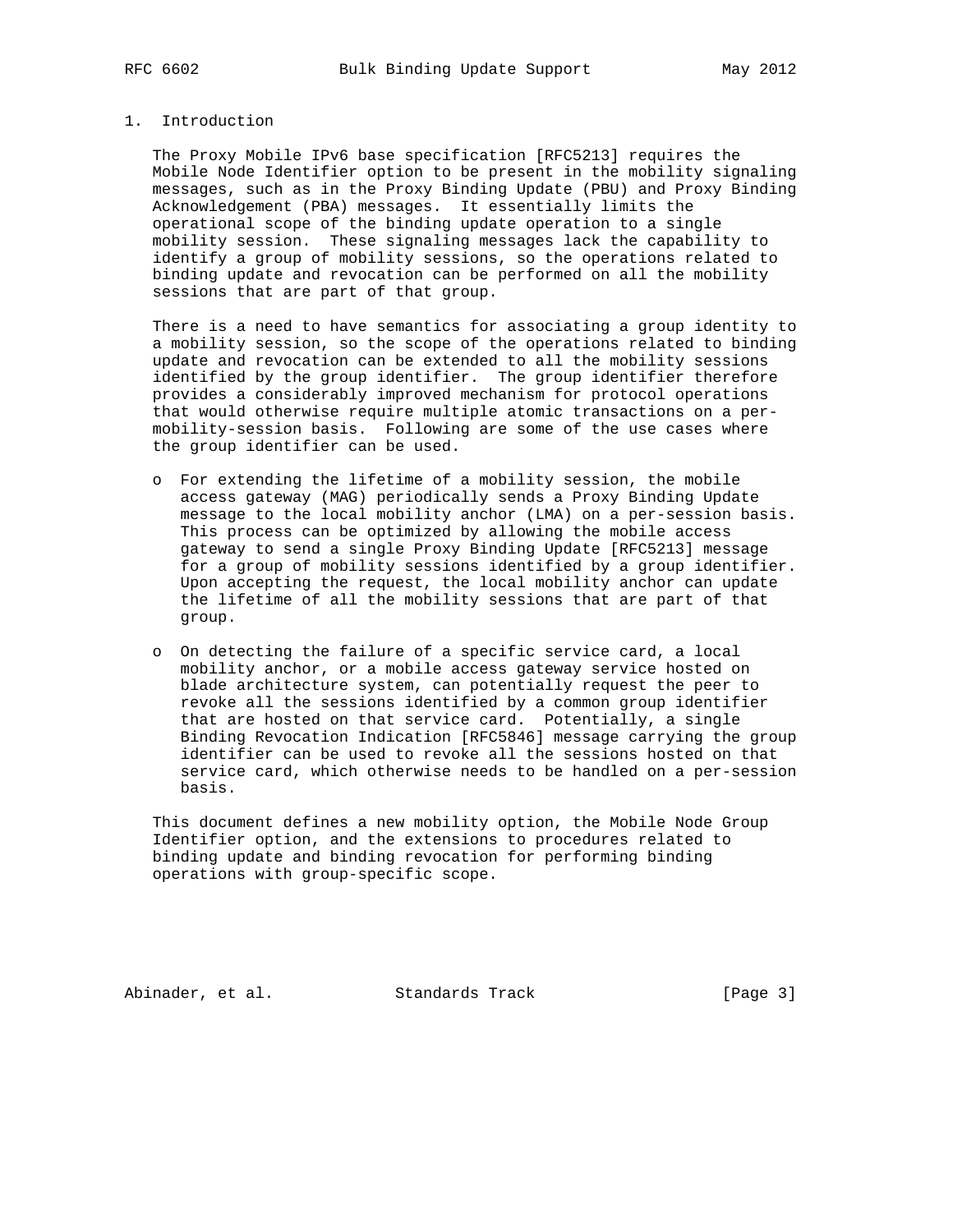# 2. Conventions and Terminology

## 2.1. Conventions

 The key words "MUST", "MUST NOT", "REQUIRED", "SHALL", "SHALL NOT", "SHOULD", "SHOULD NOT", "RECOMMENDED", "MAY", and "OPTIONAL" in this document are to be interpreted as described in RFC 2119 [RFC2119].

## 2.2. Terminology

 All the mobility-related terms used in this document are to be interpreted as defined in the base Proxy Mobile IPv6 specifications [RFC5213] and [RFC5844]. Additionally, this document uses the following terms:

## Bulk Binding Update

 A binding update operation that has group-specific scope. A binding operation is associated with a specific mobility session. However, a bulk binding update operation is associated with multiple mobility sessions. This operation is not relevant for new mobility session creation.

## Bulk Binding Update Group

 A group of mobility sessions that are part of the same logical group and therefore share a common group identifier. This group is the bulk binding update group. This bulk binding update group is maintained by both the mobile access gateway and the local mobility anchor, and the grouping logic is local to that node. A mobility session can therefore be identified by two bulk binding update group identifiers, one specific group created by the mobile access gateway and the other specific group created by the local mobility anchor. The bulk binding update group identifiers are exchanged as part of the initial mobility session creation. The mobility entities thereafter can perform operations related to binding update such as lifetime extension and revocation operations on an entire bulk binding update group identified by the group identifier.

3. Bulk Binding Update Overview

## 3.1. Motivation

 In a typical Proxy Mobile IPv6 domain, a local mobility anchor serves multiple mobile access gateways, and the capacity of that node with respect to the number of mobility sessions that it can host is quite high, typically in the order of a few millions. As the number of

Abinader, et al. Standards Track [Page 4]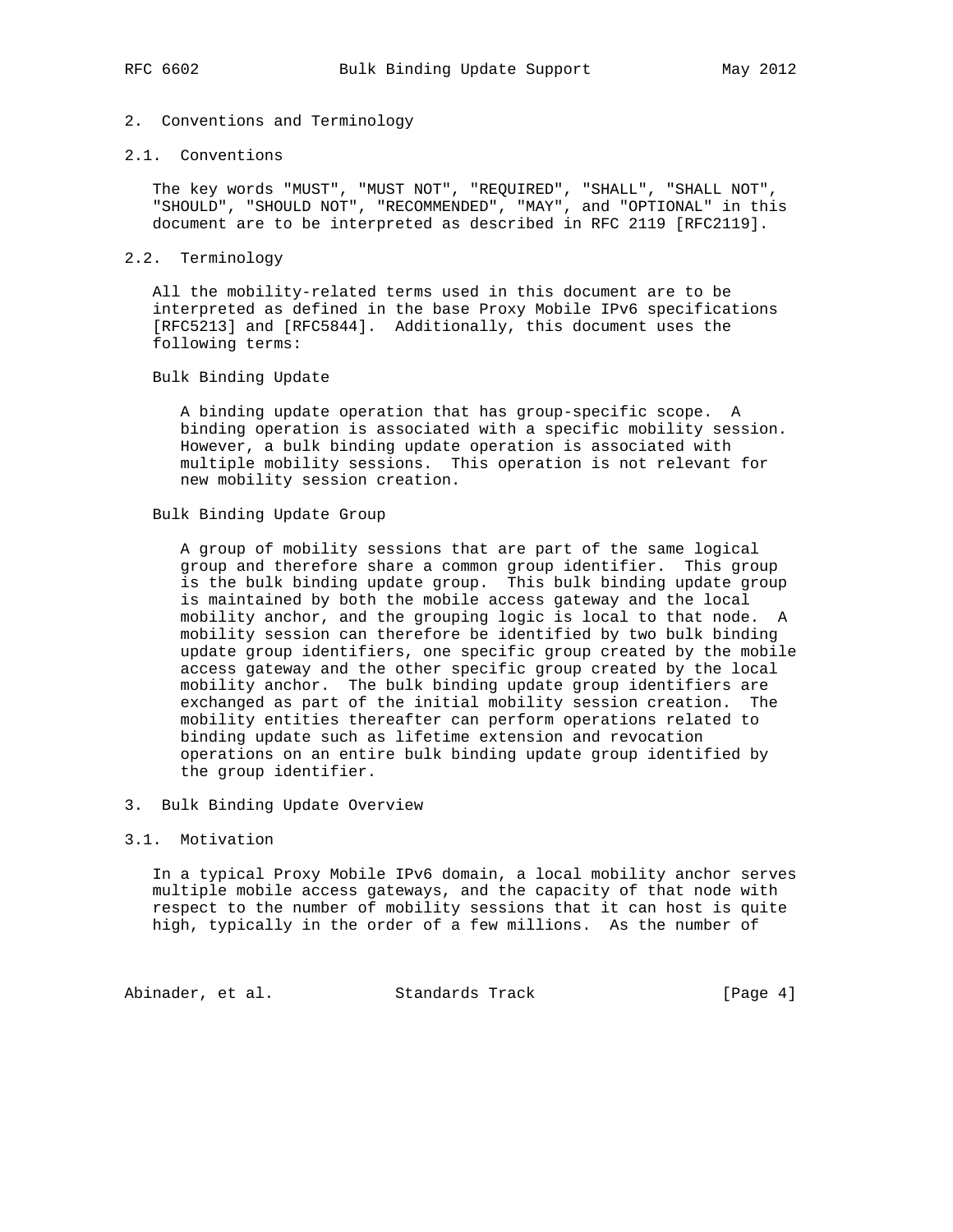mobility sessions hosted by a local mobility anchor goes up, so does the amount of signaling traffic related to periodic binding update traffic.

 The currently specified approach of the binding update procedure for extending the lifetimes of multiple mobility sessions (where the mobile access gateway is required to send a unique binding update message for each mobility session even when there is no change to the session state) is inefficient or sub-optimal. These periodic binding update messages consume a significant amount of network resources at both the peers, in terms of processing power and network bandwidth. There is an opportunity to optimize the signaling procedures by allowing the local mobility anchor and the mobile access gateway to perform bulk binding update operations. This document specifies extensions to Proxy Mobile IPv6 signaling for performing binding update and revocation operations on a group of mobility sessions. These extensions do not take away the existing functionality of performing binding operations on a single mobility session.

### 3.2. General Operation

 The bulk binding update mechanism specified in this document allows the mobile access gateway and the local mobility anchor to perform binding update and revocation operations on a group of mobility sessions. As part of the initial signaling during mobility session establishment, the local mobility anchor and the mobile access gateway exchange the respective bulk binding update group identifiers for that mobility session. Subsequently, both the peers can perform bulk operations on those groups by presenting the bulk binding update group identifier in the signaling messages.

 When sending a Proxy Binding Update message after detecting a new mobile node on its access link, a mobile access gateway can request the local mobility anchor to assign a bulk binding update group identifier for the mobile node's mobility session. This is indicated by setting the (B) flag in the Proxy Binding Update to a value of (1). The mobile access gateway will also assign a bulk binding update group identifier (or it may assign a default bulk binding update group - ALL-SESSIONS) and include that in the Mobile Node Group Identifier option.

 Upon accepting the request, the local mobility anchor will group the mobility session to a specific bulk binding update group (or it may assign it to the default bulk binding update group - ALL-SESSIONS) and return this bulk binding update group identifier in a Proxy Binding Acknowledgement message. It will also set the (B) flag in

Abinader, et al. Standards Track [Page 5]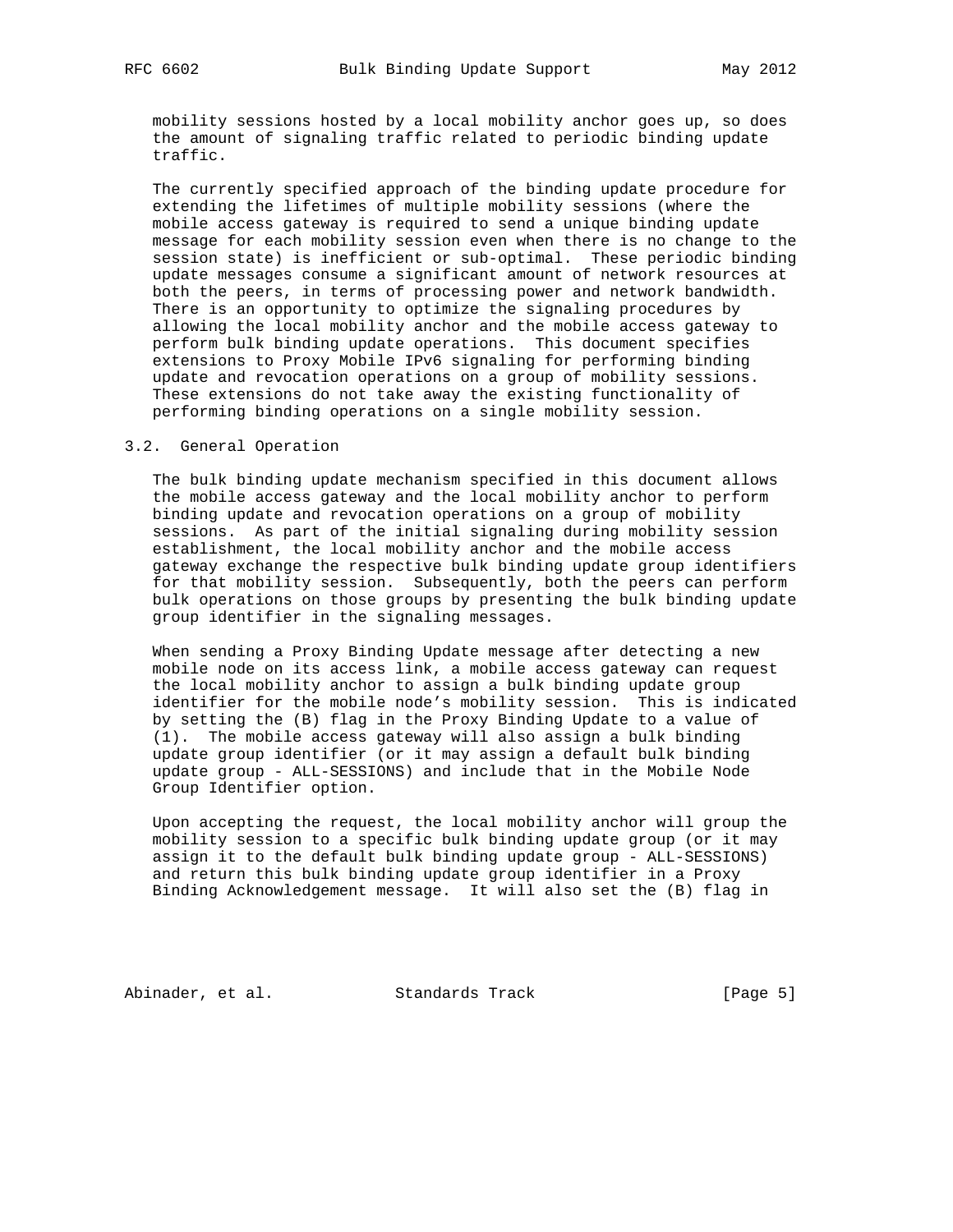the Proxy Binding Acknowledgement message to a value of (1). The bulk binding update group identifier is carried in the Mobile Node Group Identifier option, described in Section 4.3.

 Once the bulk binding update group identifiers are exchanged, the local mobility anchor and the mobile access gateway can perform binding operations on those entire groups, by including the bulk binding update group identifier in the signaling messages. For example, the mobile access gateway can extend the lifetime of all the mobility sessions that are part of a group by sending a single Proxy Binding Update message with that bulk binding update group identifier. Similarly, the local mobility anchor can revoke all the mobility sessions that are part of a group by including that group identifier in the Proxy Binding Revocation message. When initiating bulk binding update operations on a group of mobility sessions, the group identifier that is carried in the Mobile Node Group Identifier option is always the identifier of the local group, and not the identifier of the group on the peer.

 Figure 1 explains the operational sequence of the bulk binding update and revocation operations on a group of mobile nodes (MN1, MN2, and MN3).

Abinader, et al. Standards Track [Page 6]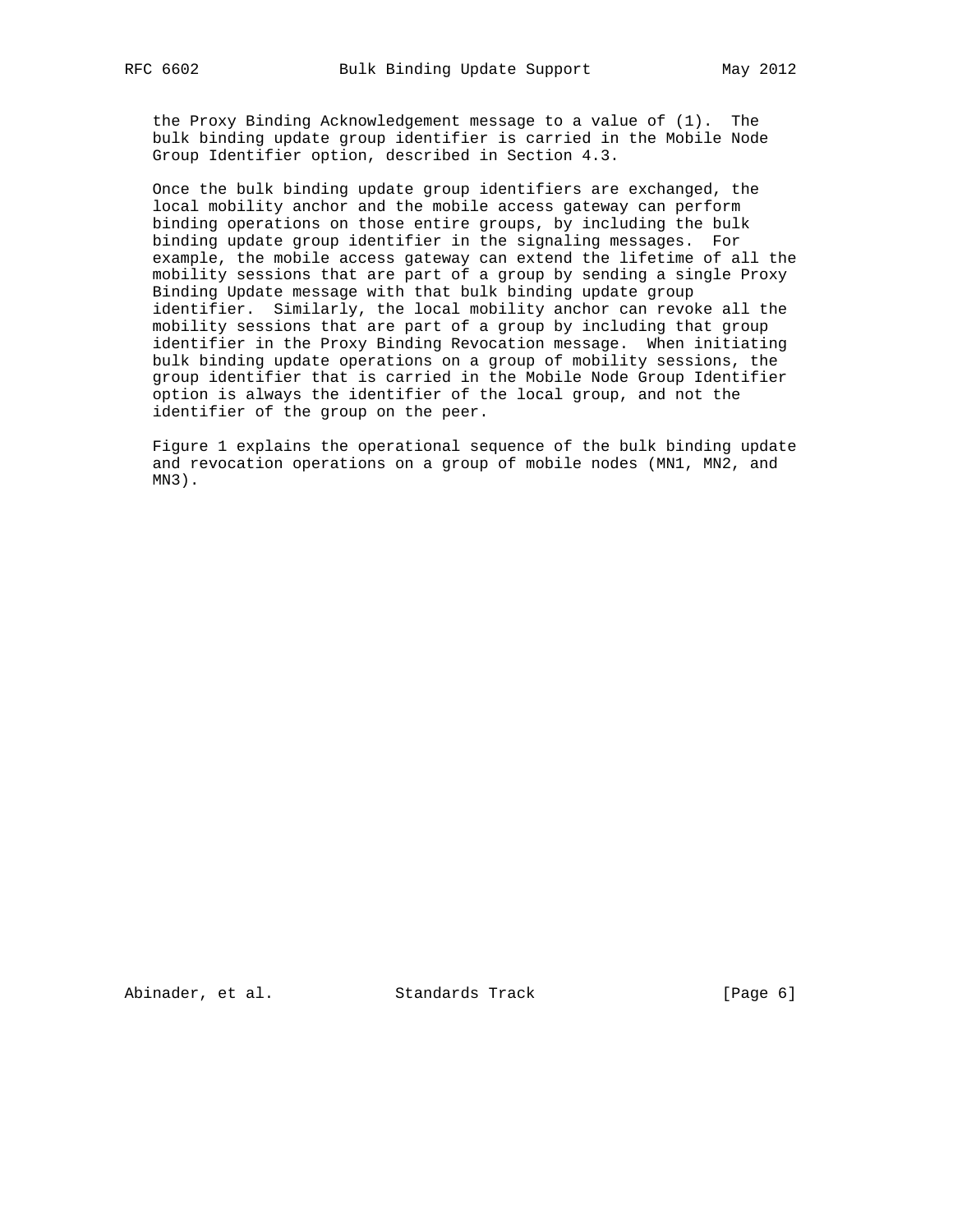

Figure 1: Exchange of Group Identifier

- o (1) to (2): The MAG detects the mobile node's (MN1) attachment to the access link. The MAG groups the mobile node to a specific bulk binding update group, (M1). The MAG notifies this group identifier to the LMA by including it in the Mobile Node Group Identifier option of the PBU message.
- o (3): Upon accepting the PBU, the LMA creates a mobility session and groups the mobility session to a specific bulk binding update group, (L1). The LMA updates the mobile node's Binding Cache entry to include the bulk binding update group identifier, (L1), and the bulk binding update group identifier presented by the MAG, (M1). The LMA also notifies the MAG about the bulk binding update group identifier (L1), by including it in the PBA.

Abinader, et al. Standards Track [Page 7]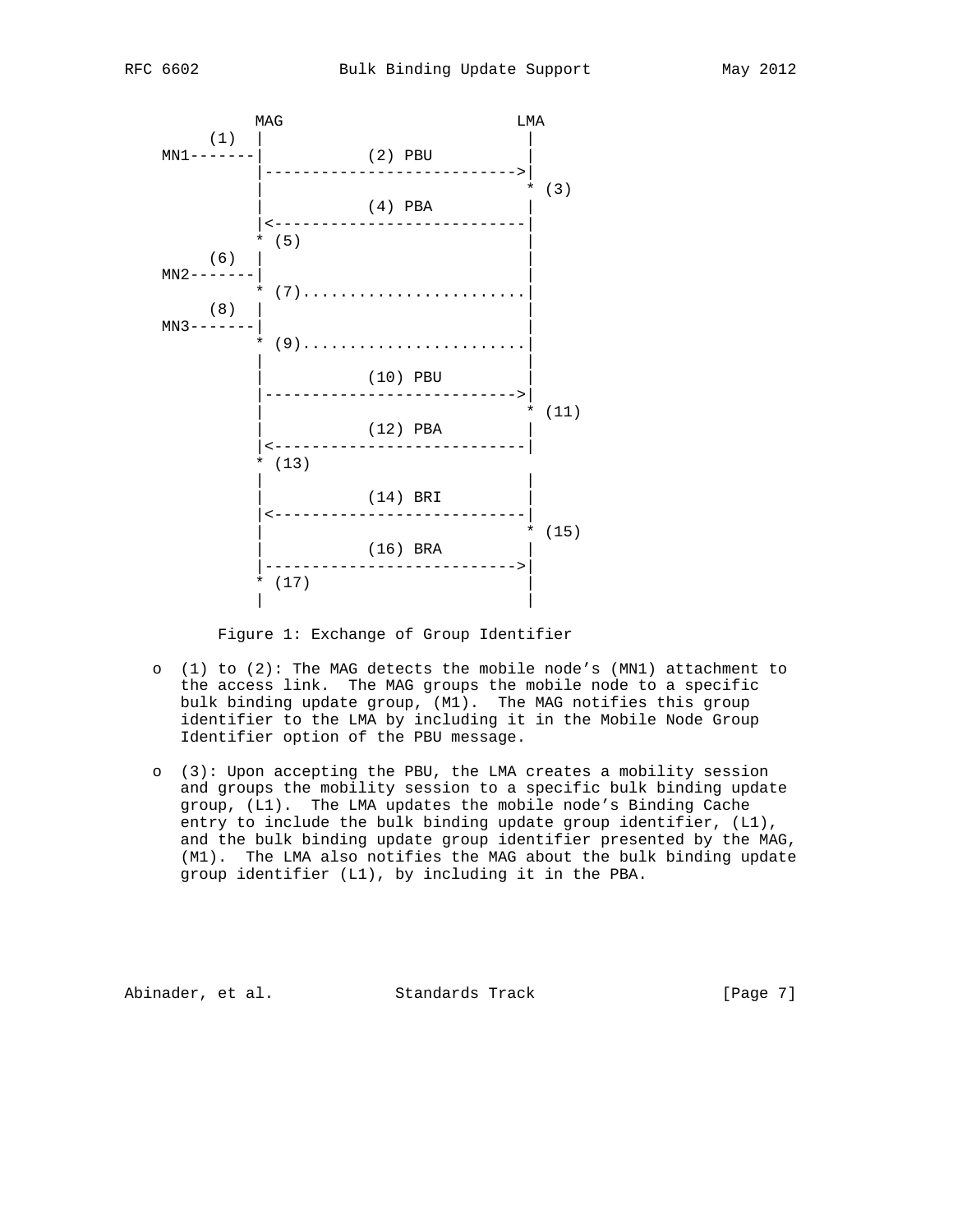- o (4) to (5): Upon receiving the PBA, the MAG updates the Binding Update List entry for that mobility session to include the bulk binding update group identifiers (L1) and (M1). At this point, both the LMA and MAG are aware of the mobile node's bulk binding update group identifiers assigned by the peers.
- o (6) to (9): The above steps (1 through 5) are repeated here for MN2 and MN3; details are omitted. At the end of step (9), the MAG completes the signaling with the LMA. The MAG assigns the mobile nodes MN2 and MN3 to bulk binding update groups (M1) and (M2) respectively, while the LMA assigns them both to the same bulk binding update group, (L1).
- o At this point, LMA has assigned MN1, MN2, and MN3 to the bulk binding update group (L1), while the MAG has assigned MN1 and MN2 to group (M1) and MN3 to group (M2). Both peers can now perform binding operations on a group of mobility sessions identified by the respective bulk binding update group identifier.
- o (10) to (13): The MAG sends a Proxy Binding Update message for extending the lifetime of all the mobility sessions that are part of the bulk binding update group (M1). It includes the bulk binding update group identifier (M1) in the PBU. Upon accepting the PBU, the LMA extends the lifetime of both MN1 and MN2, which are part of the group (M1).
- o (14) to (17): The LMA decides to revoke all the sessions that are part of bulk binding update group (L1). The LMA sends a Binding Revocation Indication (BRI) message with the bulk binding update group identifier (L1). Upon accepting the BRI message, the MAG revokes all the MN1, MN2, and MN3 mobility sessions, which are part of that bulk binding update group (L1), and sends a Binding Revocation Acknowledgement (BRA) [RFC5846] message.
- 4. Message Formats

 This section identifies the extensions to Proxy Mobile IPv6 signaling messages that are required for supporting this specification.

Abinader, et al. Standards Track [Page 8]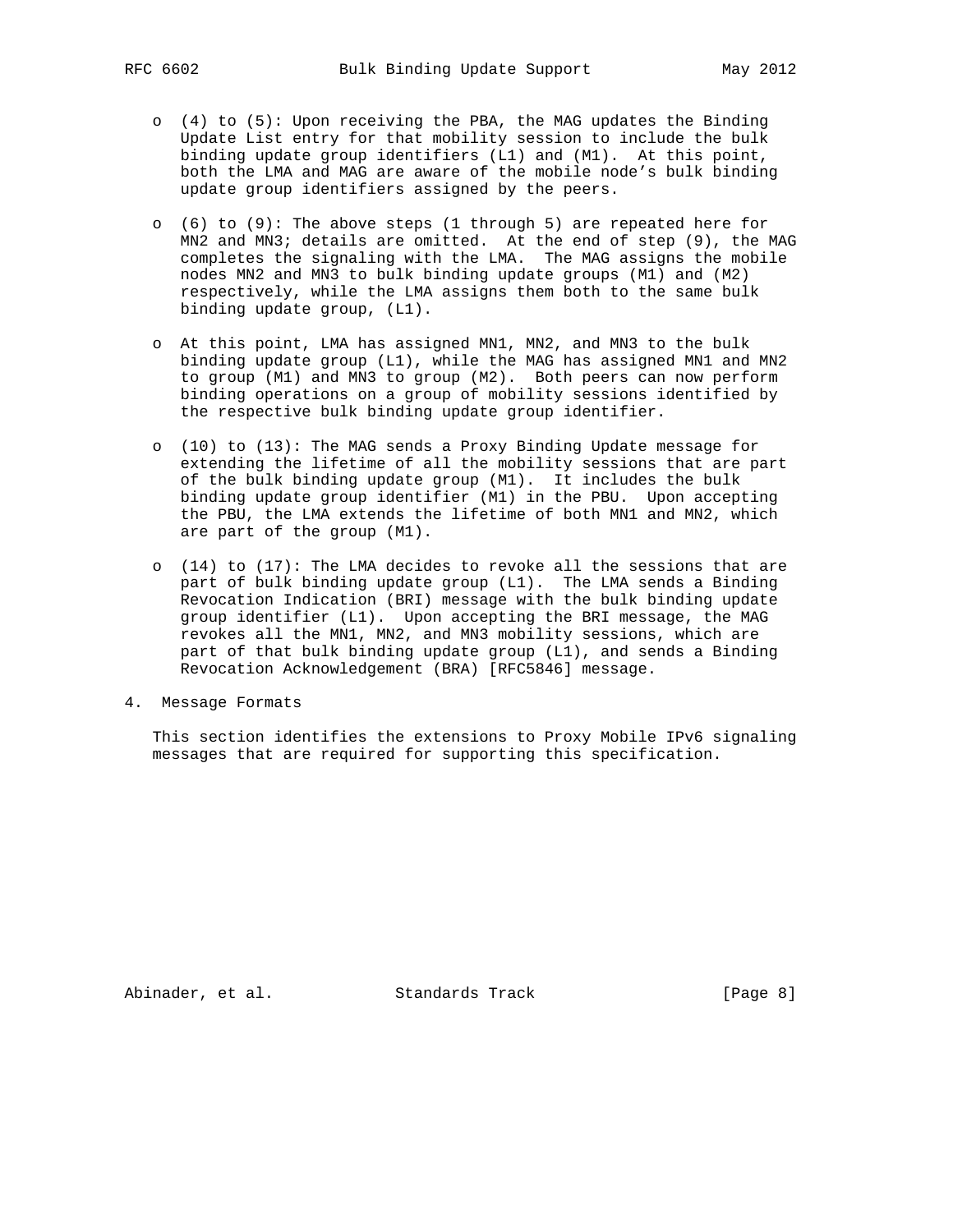4.1. Extensions to Proxy Binding Update Message

0  $1$  2 3 0 1 2 3 4 5 6 7 8 9 0 1 2 3 4 5 6 7 8 9 0 1 2 3 4 5 6 7 8 9 0 1 +-+-+-+-+-+-+-+-+-+-+-+-+-+-+-+-+ | Sequence # | +-+-+-+-+-+-+-+-+-+-+-+-+-+-+-+-+-+-+-+-+-+-+-+-+-+-+-+-+-+-+-+-+  $|A|H|L|K|M|R|P|F|T|B|$  Reserved  $|$  Lifetime +-+-+-+-+-+-+-+-+-+-+-+-+-+-+-+-+-+-+-+-+-+-+-+-+-+-+-+-+-+-+-+-+ | | . . . Mobility options . . . | | +-+-+-+-+-+-+-+-+-+-+-+-+-+-+-+-+-+-+-+-+-+-+-+-+-+-+-+-+-+-+-+-+

Figure 2: Extensions to Proxy Binding Update Message

 A new flag, the Bulk-Binding-Update flag (B), is defined in the Proxy Binding Update message specified in [RFC5213]. The bit value of Bulk-Binding-Update flag (B) in the flags field of the message will be 0x0040.

 If the Bulk-Binding-Update flag (B) is set to a value of (1), it informs the local mobility anchor to enable bulk binding update support for the mobility session associated with this message. If the (B) flag is set to a value of (0), the local mobility anchor MUST exclude the mobility session associated with this message from any bulk-binding-related operations and any binding update, or binding revocation operations with bulk-specific scope will not be relevant to that mobility session.

 This flag is relevant only for Proxy Mobile IPv6 and therefore MUST be set to the value of (0) when the (P) flag is set to a value of (0).

 All other fields in the Proxy Binding Update message and the mobility options that can be carried in the message conform to the appropriate specifications.

Abinader, et al. Standards Track [Page 9]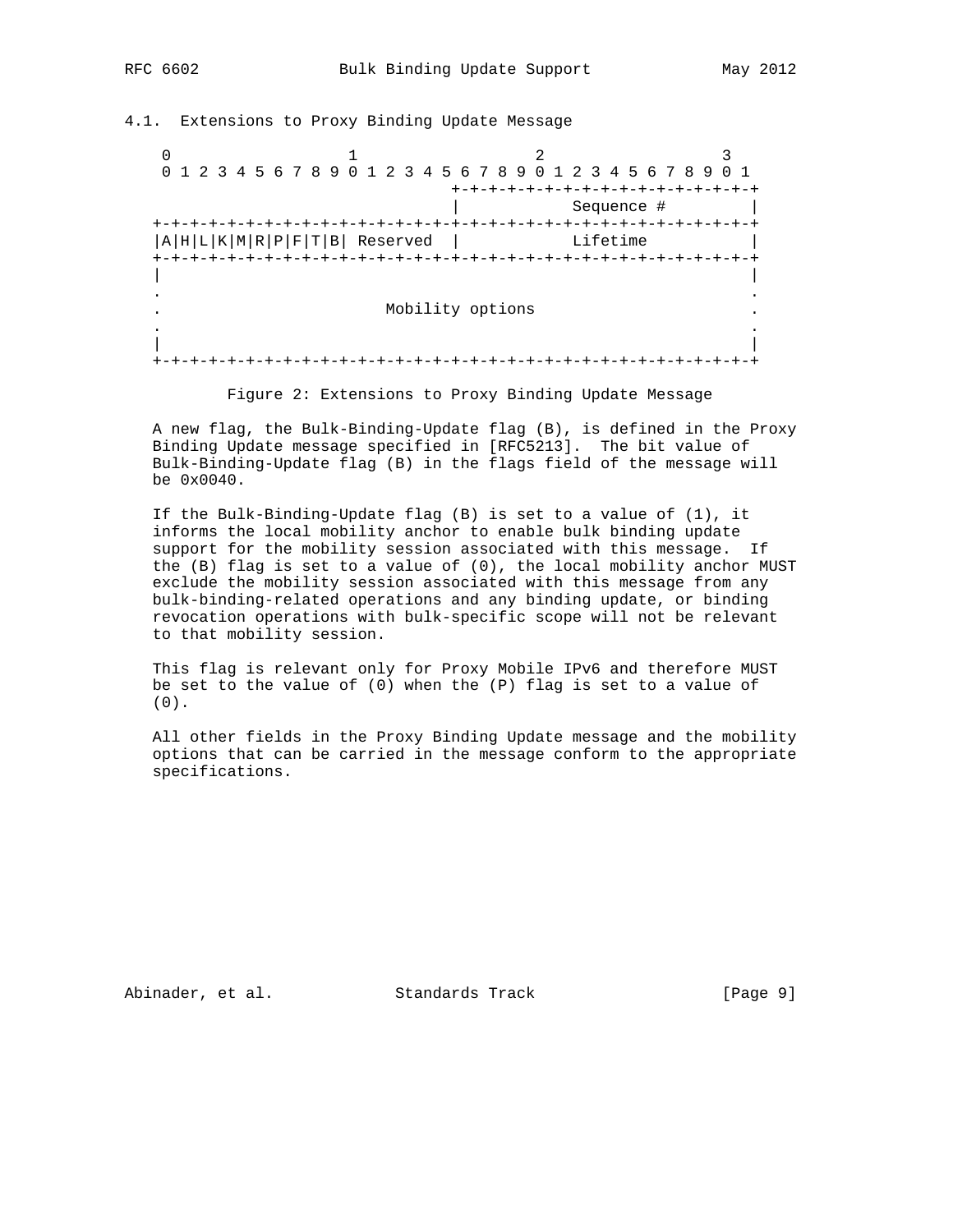4.2. Extensions to Proxy Binding Acknowledgement Message

0  $1$  2 3 0 1 2 3 4 5 6 7 8 9 0 1 2 3 4 5 6 7 8 9 0 1 2 3 4 5 6 7 8 9 0 1 +-+-+-+-+-+-+-+-+-+-+-+-+-+-+-+-+ | Status  $|K|R|P|T|B|$  Res. +-+-+-+-+-+-+-+-+-+-+-+-+-+-+-+-+-+-+-+-+-+-+-+-+-+-+-+-+-+-+-+-+ | Sequence # | Lifetime | +-+-+-+-+-+-+-+-+-+-+-+-+-+-+-+-+-+-+-+-+-+-+-+-+-+-+-+-+-+-+-+-+ | | . . . Mobility options . . . | | +-+-+-+-+-+-+-+-+-+-+-+-+-+-+-+-+-+-+-+-+-+-+-+-+-+-+-+-+-+-+-+-+

Figure 3: Extensions to Proxy Binding Acknowledgement Message

 A new flag, the Bulk-Binding-Update flag (B), is defined in the Proxy Binding Acknowledgement message specified in [RFC5213]. The bit value of Bulk-Binding-Update flag (B) in the flags field of the message is 0x08.

 If the Bulk-Binding-Update flag (B) is set to a value of (1), it serves as an indication to the mobile access gateway that the local mobility anchor has enabled bulk binding update support for the mobility session associated with this message. The value of the flag MUST be set to the value of (0) if the value of the (B) flag in the Proxy Binding Update message that it received from the mobile access gateway was set to a value of (0).

 This flag is relevant only for Proxy Mobile IPv6 and therefore MUST be set to a value of  $(0)$  when the  $(P)$  flag is set to a value of  $(0)$ .

 All other fields in the Proxy Binding Acknowledgement message and the mobility options that can be carried in the message conform to the appropriate specifications.

4.3. Mobile Node Group Identifier Option

 A new option, the Mobile Node Group Identifier option, is defined for use in Proxy Mobile IPv6 signaling messages exchanged between a local mobility anchor and a mobile access gateway. This option is used for carrying the mobile node's group identifier. There can be multiple instances of this option in a given signaling message; however, each of the instances SHOULD have a different sub-type value. This option is a generic option, and this specification uses only the sub-type value of (1).

Abinader, et al. Standards Track [Page 10]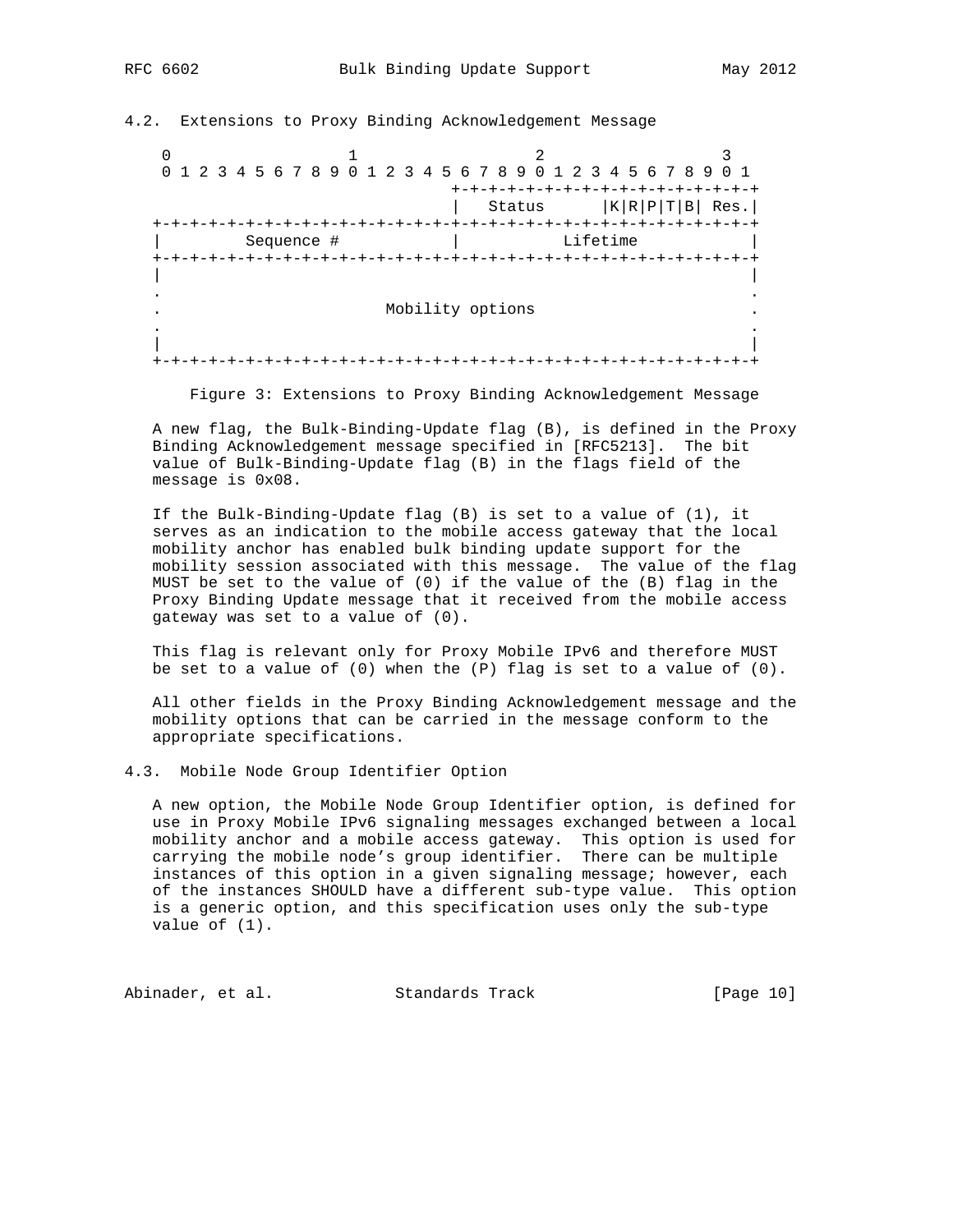The type value for this option is 50. 0  $1$  2 3 0 1 2 3 4 5 6 7 8 9 0 1 2 3 4 5 6 7 8 9 0 1 2 3 4 5 6 7 8 9 0 1 +-+-+-+-+-+-+-+-+-+-+-+-+-+-+-+-+-+-+-+-+-+-+-+-+-+-+-+-+-+-+-+-+ | Type | Length | Sub-type | Reserved | +-+-+-+-+-+-+-+-+-+-+-+-+-+-+-+-+-+-+-+-+-+-+-+-+-+-+-+-+-+-+-+-+ Mobile Node Group Identifier +-+-+-+-+-+-+-+-+-+-+-+-+-+-+-+-+-+-+-+-+-+-+-+-+-+-+-+-+-+-+-+-+ Figure 4: Mobile Node Group Identifier Option Type <50> Length This is an 8-bit unsigned integer indicating the length in octets of this option, excluding the type and length fields. The value for this field MUST be set to a value of (6).

### Sub-type

 This 8-bit field identifies the specific mobile node's group type. This number space will be managed by the IANA. The sub-type value of (1) is reserved for the Bulk Binding Update Group.

### Reserved

 This 8-bit field is unused for now. The value MUST be initialized to (0) by the sender and MUST be ignored by the receiver.

## Mobile Node Group Identifier

 This 32-bit field contains the mobile node's group identifier. The value of (0) is reserved and SHOULD NOT be used. The value of (1) ALL-SESSIONS is the default group of all mobility sessions established between a given local mobility anchor and a mobile access gateway.

# 4.4. Status Codes

 This document defines the following new status code values for use in the Proxy Binding Acknowledgement message. These values have been allocated from the same number space as defined in Section 6.1.8 of [RFC6275].

INVALID\_MOBILE\_NODE\_GROUP\_IDENTIFIER: 175

Invalid group identifier value in the request

Abinader, et al. Standards Track [Page 11]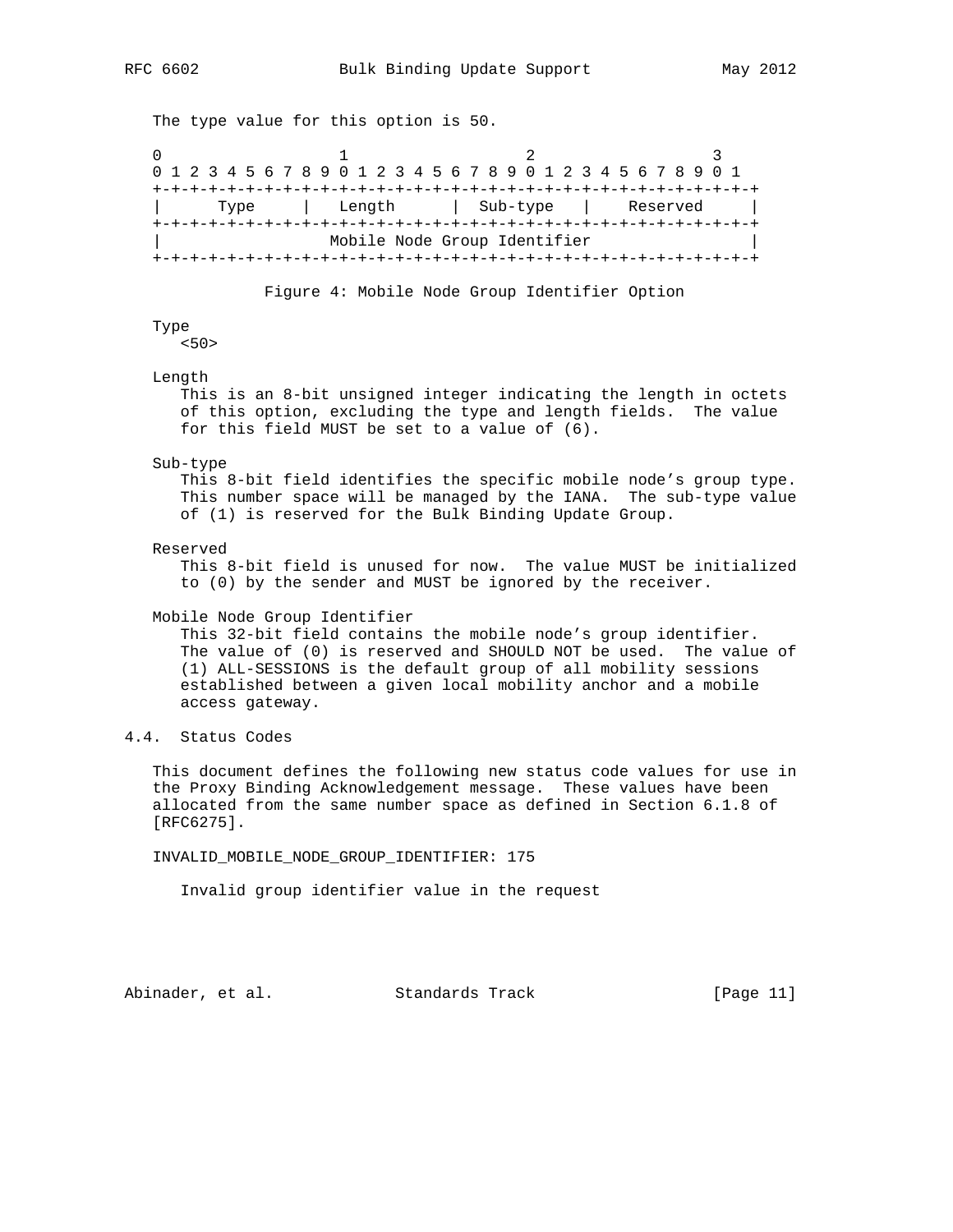# 5. Protocol Considerations

5.1. MAG Considerations

 The following are the considerations relevant to the mobile access gateway when supporting this specification.

5.1.1. Extensions to Binding Update List Entry Data Structure

 The conceptual Binding Update List entry data structure maintained by the mobile access gateway, described in Section 6.1 of [RFC5213], is extended to include the following REQUIRED additional fields:

- o MAG-Bulk-Binding-Update-Group-Id This is the bulk binding update group identifier assigned by this mobile access gateway for this mobility session. It is a 32-bit unsigned integer. This identifier is not globally unique within a Proxy Mobile IPv6 domain; the same group identifier value may be used by other nodes.
- o LMA-Bulk-Binding-Update-Group-Id This is the bulk binding update group identifier assigned by the local mobility anchor for this mobility session. It is a 32-bit unsigned integer. This identifier is received in the Mobile Node Group Identifier option of the Proxy Binding Acknowledgement message. This identifier is not globally unique within a Proxy Mobile IPv6 domain; the same group identifier value may be used by other nodes.
- 5.1.2. Requesting Bulk Binding Update Support for a Mobility Session

 The following are the considerations for the mobile access gateway for requesting bulk binding update support for a mobility session.

 o When sending a Proxy Binding Update message to the local mobility anchor, the mobile access gateway can choose to request that the local mobility anchor enable bulk binding update support for the mobility session associated with that Proxy Binding Update request. When making such request, the Bulk-Binding-Update flag (B) in the request MUST be set to a value of (1) and the Mobile Node Group Identifier option MUST be present. The decision to request bulk binding update support for a mobile node is a matter of local policy at the mobile access gateway and is controlled by the configuration variable

RequestBulkBindingUpdateSupportForMobilitySession.

Abinader, et al. Standards Track [Page 12]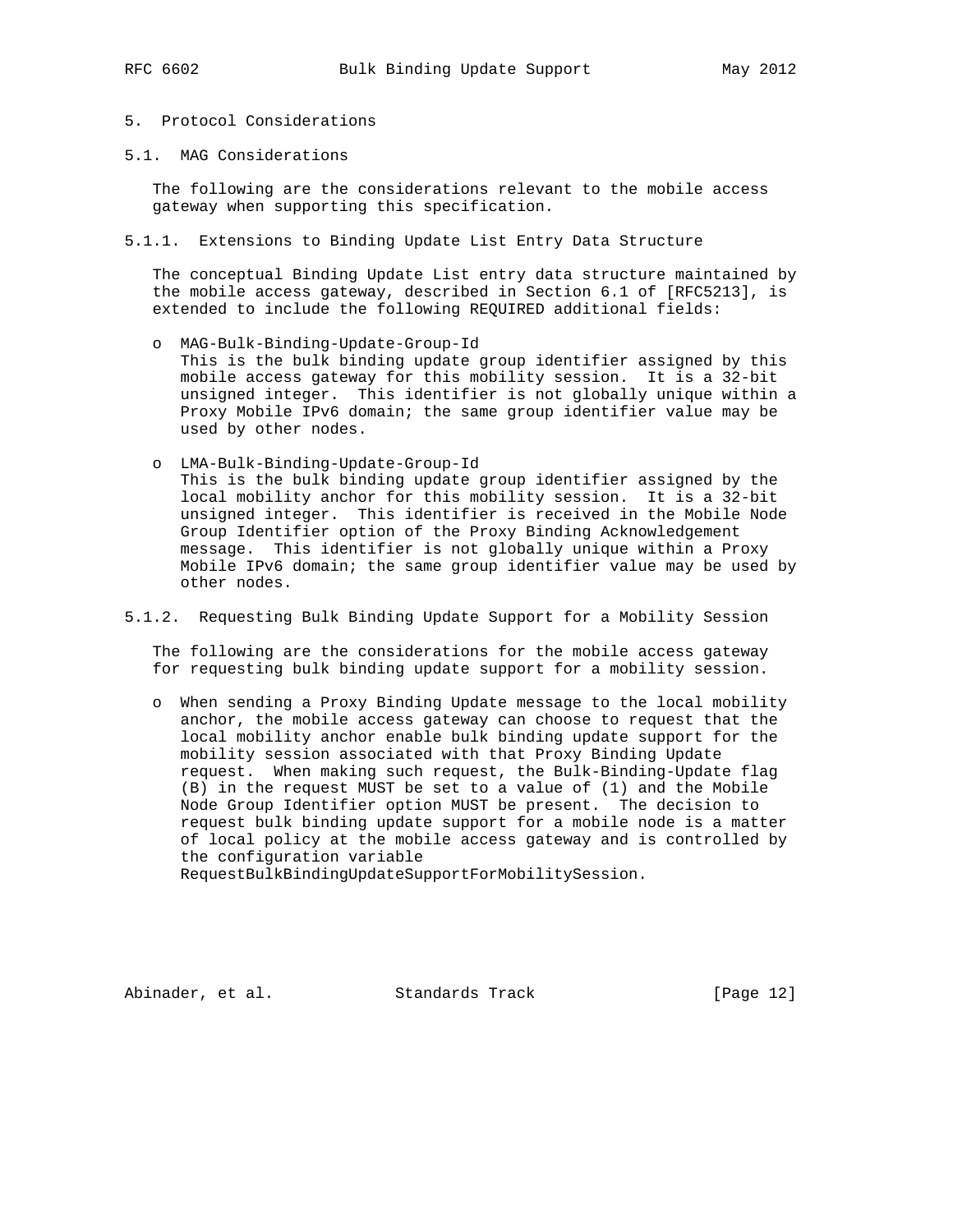- o The mobile access gateway MUST assign a bulk binding update group identifier for the mobility session. Considerations on how the mobile access gateway assigns a group identifier to a mobility session is outside the scope of this document. This group identifier can be unique to the service card on which the mobility session is hosted or based on other grouping considerations. When no such group assignment is done, the mobile access gateway SHOULD assign the default group identifier value of (ALL-SESSIONS). This assigned group identifier value MUST be present in the Mobile Node Group Identifier option, and the sub-type value in the option MUST be set to the value of (1) (Bulk Binding Update Group).
- o If the received Proxy Binding Acknowledgement message has the status code value set to (0) (Proxy Binding Update accepted) and the Bulk-Binding-Update flag (B) set to a value of (0), in response to a Proxy Binding Update request with the Bulk-Binding- Update flag (B) set to a value of (1), it is an indication that the local mobility anchor has denied the request for enabling bulk binding update support for that mobility session and that the mobility session is not associated with any bulk binding update group. The mobile access gateway SHOULD set the bulk binding update group identifier values LMA-Bulk-Binding-Update-Group-Id and MAG-Bulk-Binding-Update-Group-Id to (0) in the Binding Update List entry for that mobility session. Furthermore, the mobility session should be excluded from any bulk binding update operations.
- o If the received Proxy Binding Acknowledgement message has the status code value set to (0) (Proxy Binding Update accepted) and the Bulk-Binding-Update flag (B) in the reply is set to a value of (1), it is an indication that the local mobility anchor has accepted the request to allow bulk binding update support for that mobility session. Furthermore, the Mobile Node Group Identifier option in the reply, with the sub-type value of (1) (Bulk Binding Update Group), contains the bulk binding update group identifier for that mobility session assigned by the local mobility anchor. The mobile access gateway MUST update the LMA-Bulk-Binding-Update- Group-Id and MAG-Bulk-Binding-Update-Group-Id parameters in the Binding Update List entry for that mobility session. However, if the received Proxy Binding Acknowledgement message has the Bulk- Binding-Update flag (B) set to a value of (1), but the Mobile Node Group Identifier option is not present, the message MUST be considered malformed and ignored.
- o If, at any point in time, the mobile access gateway chooses to request the local mobility anchor to disable bulk binding update support for a mobility session, it MUST send a Proxy Binding Update message with the  $(B)$  flag set to a value of  $(0)$ , and the

Abinader, et al. Standards Track [Page 13]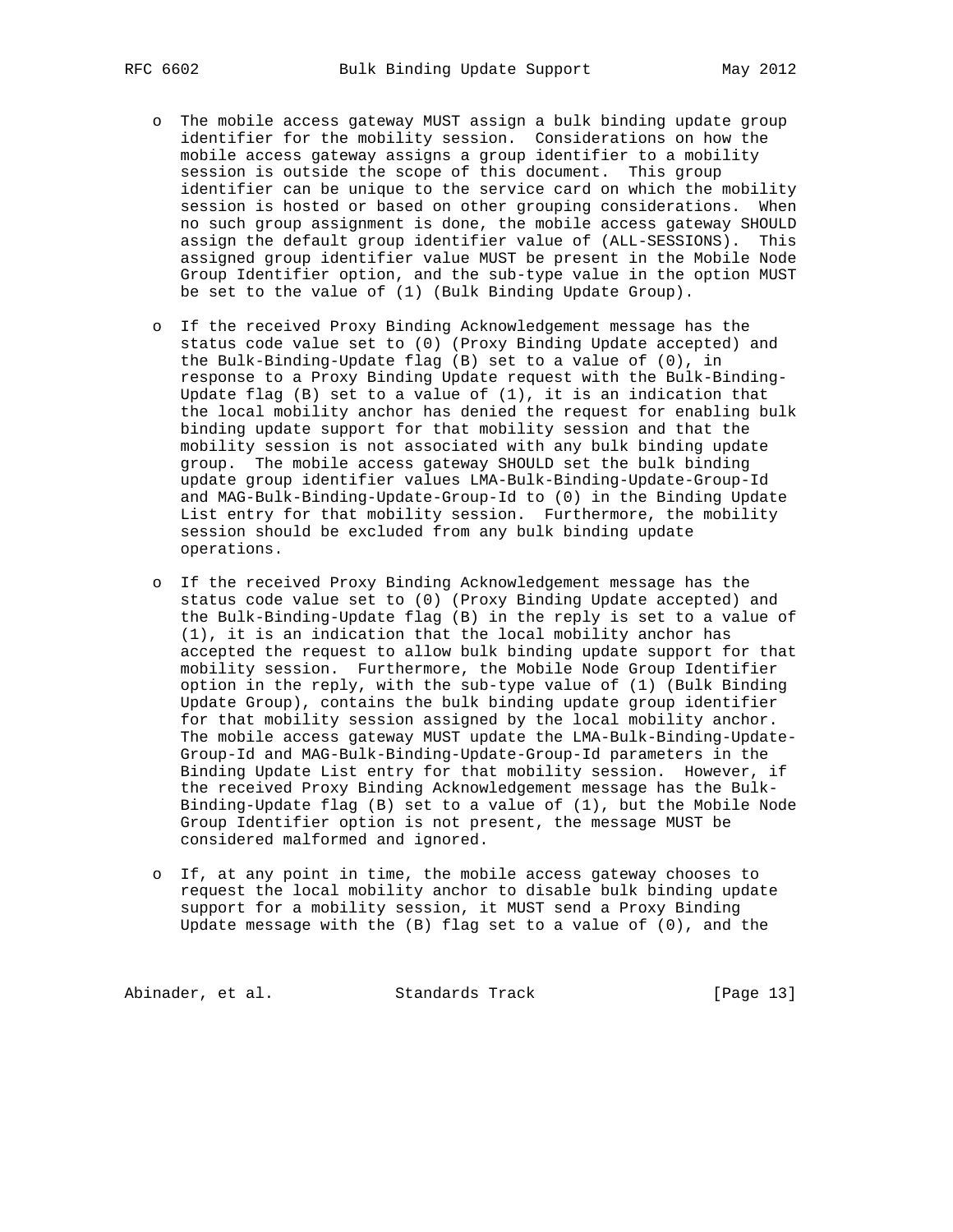Mobile Node Group Identifier option MUST NOT be present. This message is sent as a normal binding update request for lifetime extension. Requirements from Section 6.9.1 of [RFC5213] apply. Furthermore, the mobile access gateway MUST update the Binding Update List entry by setting the bulk binding update group identifier values LMA-Bulk-Binding-Update-Group-Id and MAG-Bulk- Binding-Update-Group-Id to (0), and the mobility session MUST be excluded from any bulk binding update operations.

## 5.1.3. Supporting Bulk Binding Updates

 The following section identifies the considerations for a mobile access gateway performing binding update and revocation operations with group-specific scope.

- o For extending the lifetime of all mobility sessions that share the same bulk binding update group identifier, the mobile access gateway can choose to send a bulk binding update request. To make such a request, it can send a Proxy Binding Update message to the local mobility anchor, including the Mobile Node Group Identifier option with the sub-type value of (1) (Bulk Binding Update Group) and with the Bulk-Binding-Update flag (B) set to a value of (0). The identifier value in the option MUST be set to the bulk binding update group identifier of the group for which bulk binding update operation is being requested. The message MUST NOT include any individual session identifiers such as the Mobile Node Identifier option [RFC4283], the Home Network Prefix option [RFC5213], the IPv4 Home Address Request option [RFC5844], or the GRE Key option [RFC5845]. All the considerations from Section 5.3.3 of [RFC5213] MUST be followed when sending the bulk binding update request, with the exception related to the use of Mobile Node Group Identifier option in place of the individual session identifiers (Mobile Node Identifier option, Home Network Prefix option, GRE Key option, and IPv4 Home Address Request option).
- o When requesting binding revocation for all the sessions that share the same bulk binding update group identifier, the mobile access gateway can choose to send a bulk revocation request. To make such a request, it can send a Binding Revocation Indication message [RFC5846] to the local mobility anchor, including the Mobile Node Group Identifier option with the sub-type value of (1) (Bulk Binding Update Group). The identifier value in the option MUST be set to the bulk binding update group identifier of the group for which bulk binding update operation is being requested. The message MUST NOT include any individual session identifiers such as the Mobile Node Identifier option [RFC4283], the Home Network Prefix option [RFC5213], the IPv4 Home Address Request option [RFC5844], or the GRE Key option [RFC5845]. All the

Abinader, et al. Standards Track [Page 14]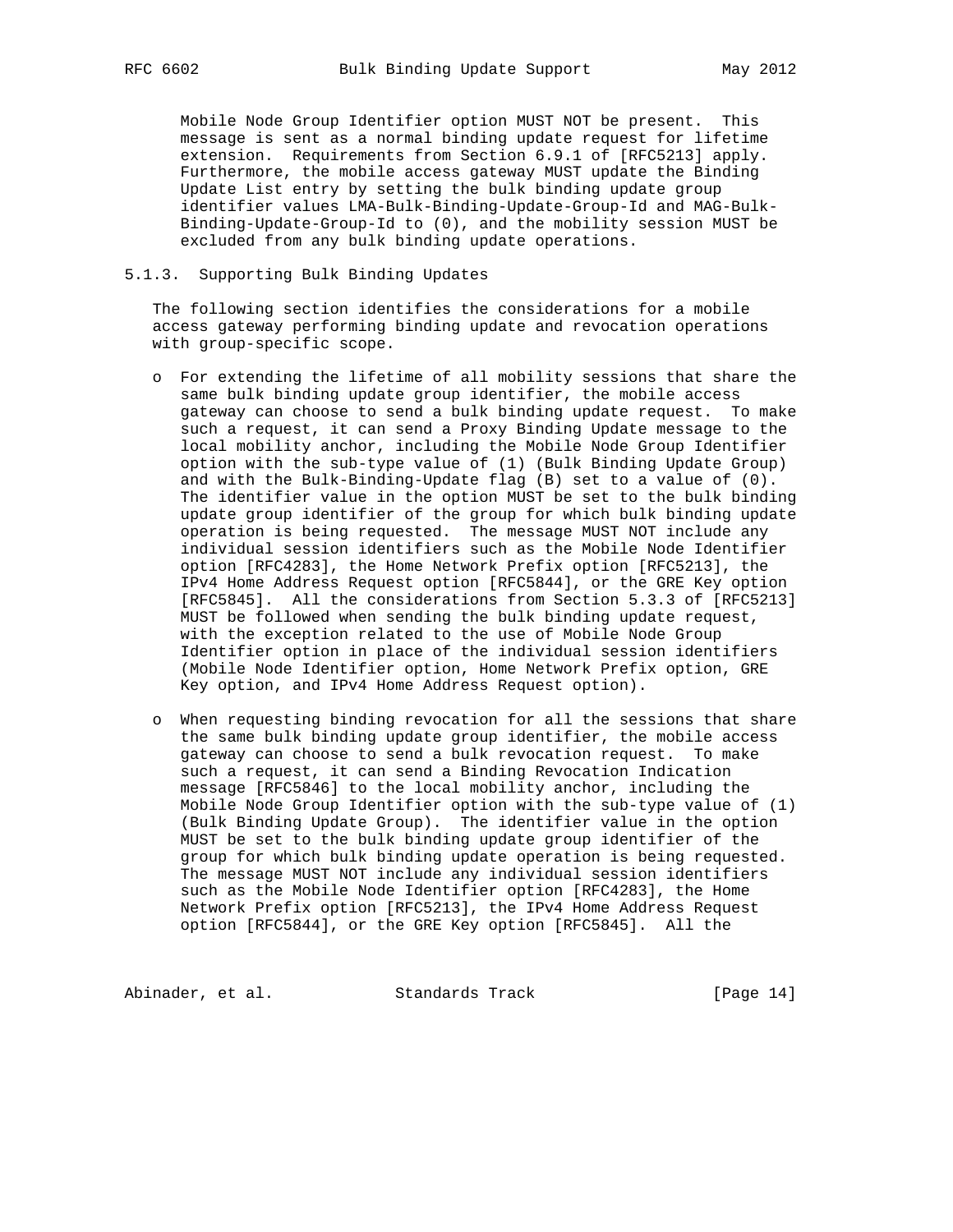considerations from Section 9.2 of [RFC5846] MUST be followed when sending the bulk binding update request, with the exception related to the use of Mobile Node Group Identifier option in place of the individual session identifiers (Mobile Node Identifier option, Home Network Prefix option, GRE Key option, IPv4 Home Address Request option).

- o Any time the mobile access gateway receives a Binding Revocation Indication message [RFC5846], with a Mobile Node Group Identifier option present in the request and with the sub-type value of (1) (Bulk Binding Update Group), this message serves as a bulk revocation request, with the request scope for revoking of all the mobility sessions that are part of that bulk binding update group specific to that local mobility anchor and identified by the group identifier in the Mobile Node Group Identifier option.
- o All the considerations from [RFC5846] apply when processing a binding revocation request, except making the scope of the operation apply to a set of mobility sessions identified by the bulk binding update group identifier present in the request.
- o If the received Binding Revocation Indication message includes the Mobile Node Identifier option [RFC4283], the Home Network Prefix option [RFC5213], the IPv4 Home Address Request option [RFC5844], or the GRE Key option [RFC5845], the mobile access gateway MUST consider this as an invalid message; it MUST reject the Binding Revocation Indication message and send a Binding Revocation Acknowledgement message with the Status field set to a value of 128 (Binding Does NOT Exist).
- 5.2. LMA Considerations

 The following are the considerations relevant to a local mobility anchor when supporting this specification.

5.2.1. Extensions to Binding Cache Entry Data Structure

 The conceptual Binding Cache entry data structure maintained by the local mobility anchor, described in Section 5.1 of [RFC5213], is extended to include the following REQUIRED additional fields.

o MAG-Bulk-Binding-Update-Group-Id

 This is the bulk binding update group identifier assigned by the mobile access gateway for this mobility session. It is a 32-bit unsigned integer. This identifier is received in the Mobile Node Group Identifier option of the Proxy Binding Update message. This

Abinader, et al. Standards Track [Page 15]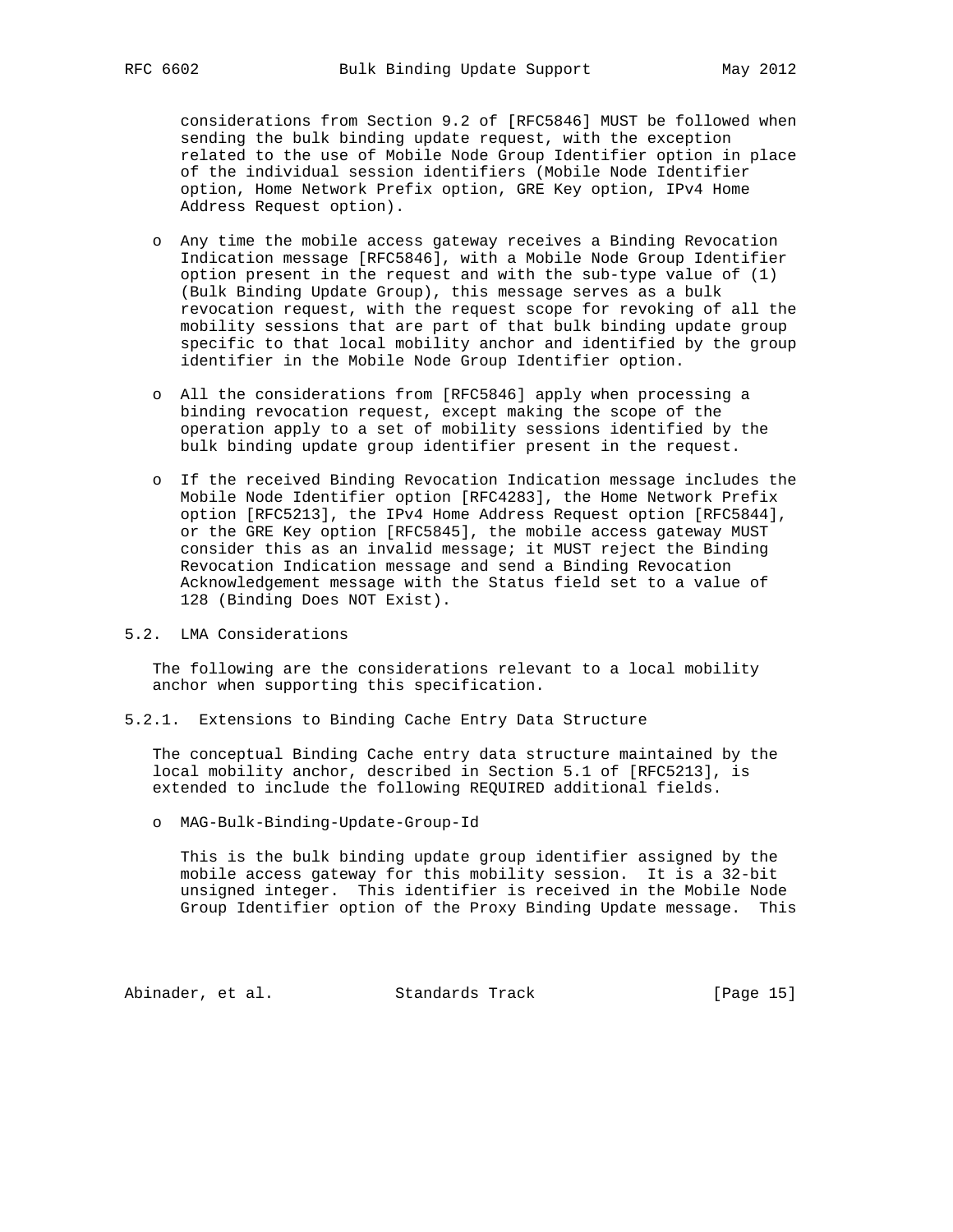identifier is not globally unique within a Proxy Mobile IPv6 domain; the same group identifier value may be used by other nodes.

o LMA-Bulk-Binding-Update-Group-Id

 This is the bulk binding update group identifier assigned by this local mobility anchor for this mobility session. It is a 32-bit unsigned integer. This identifier is not globally unique within a Proxy Mobile IPv6 domain; the same group identifier value may be used by other nodes.

5.2.2. Enabling Bulk Binding Update Support for a Mobility Session

 The local mobility anchor will process a received Proxy Binding Update message as specified in [RFC5213]. However, if the (B) flag in the received Proxy Binding Update message is set to a value of (1) and if it includes a Mobile Node Group Identifier option with the sub-type value of (1) (Bulk Binding Update Group), the following processing takes place:

- o If the (B) flag in the received Proxy Binding Update message is set to a value of (1) and if the Mobile Node Group Identifier option is present in the request, the message serves as a request to the local mobility anchor to enable bulk binding update support for that mobility session.
- o Upon successful processing and acceptance of the Proxy Binding Update, the local mobility anchor can choose to enable bulk binding update support for this mobility session. The decision whether to enable bulk binding update support for that mobility session is a matter of local policy and is controlled by the configuration variable AcceptBulkBindingUpdateReqForMobilitySession.
- o For enabling the bulk binding update support for the mobility session, the local mobility anchor MUST associate the mobility session to a specific bulk binding update group locally. The specific details on how the local mobility anchor associates the given mobility session to a specific bulk binding update group is outside the scope of this document. The local mobility anchor can choose to assign a default bulk binding update group identifier value of (ALL-SESSIONS), indicating that all the mobility sessions from that mobile access gateway are part of that group. The local mobility anchor SHOULD update the bulk binding update group identifier values in the Binding Cache entry, LMA-Bulk-Binding- Update-Group-Id and MAG-Bulk-Binding-Update-Group-Id, to the respective values.

Abinader, et al. Standards Track [Page 16]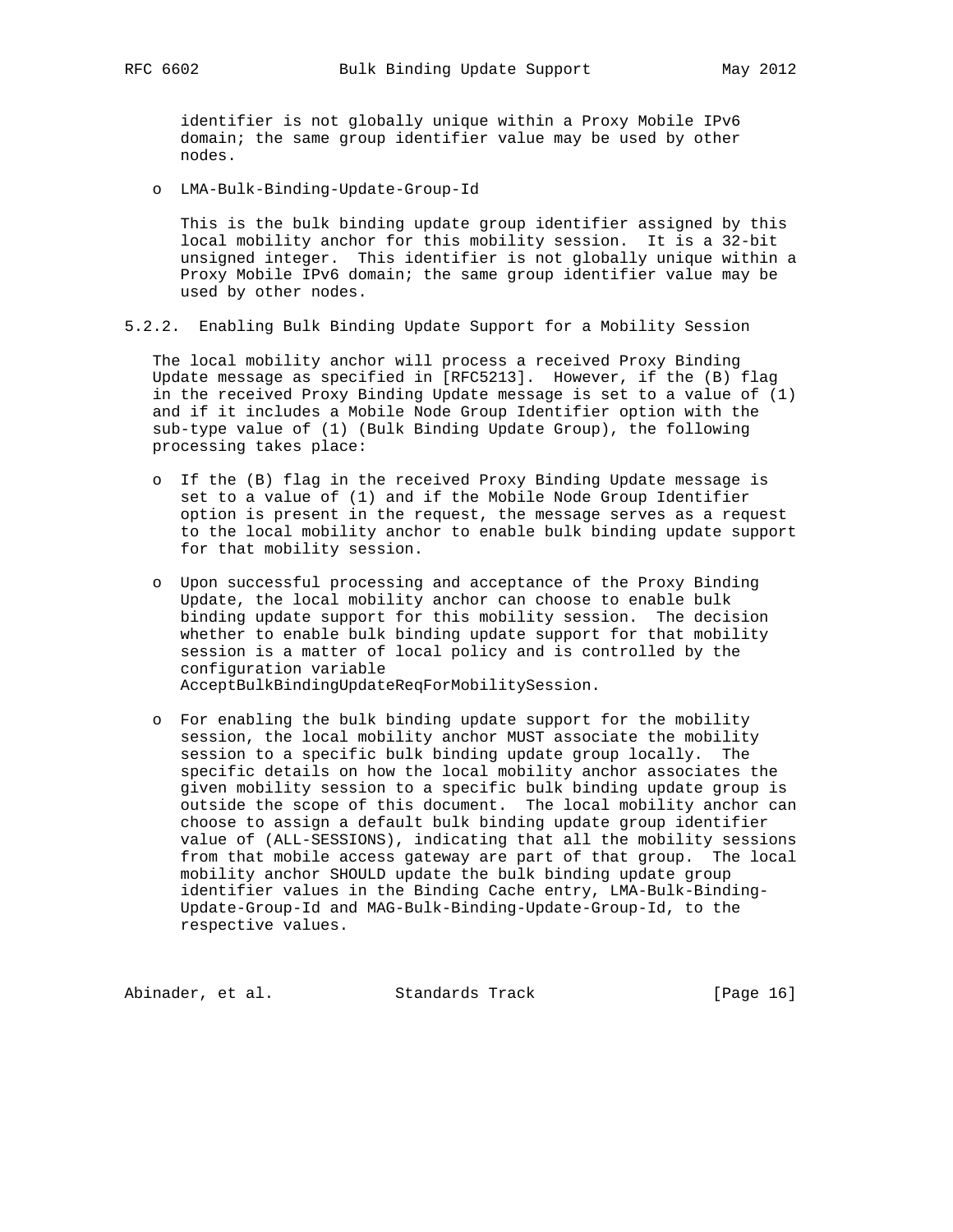- o If the bulk binding update support is enabled for the mobile node's mobility session, the local mobility anchor MUST send the assigned bulk binding update group identifier as part of the Mobile Node Group Identifier option, with the sub-type value of (1) (Bulk Binding Update Group) in the Proxy Binding Acknowledgement message that it sends to the mobile access gateway. The (B) flag in the Proxy Binding Acknowledgement message MUST be set to value of (1).
- o If the bulk binding update support is not enabled for the mobility session, the local mobility anchor MUST NOT include the Mobile Node Group Identifier option with the sub-type value of (1) (Bulk Binding Update Group), in the Proxy Binding Acknowledgement message that it sends to the mobile access gateway. Furthermore, the (B) flag in the Proxy Binding Acknowledgement message MUST be set to value of (0). It is to be noted that the Mobile Node Group Identifier option is a generic option and new sub-types may be defined by future specifications.
- o If the received Proxy Binding Update message is not a bulk binding update request, (i.e., the (B) flag is set to a value of (0) and the Mobile Node Group Identifier option with the sub-type value of (1) (Bulk Binding Update Group) is not present), but is a request for extending the lifetime of an existing mobility session, for which the bulk binding update support is already enabled, then the local mobility anchor MUST process the request as specified in [RFC5213]. However, the value of (0) in the (B) flag in the message serves as a request for the local mobility anchor to disable bulk binding update support for that mobility session. Upon accepting the request, the local mobility anchor SHOULD set the parameters, LMA-Bulk-Binding-Update-Group-Id and MAG-Bulk- Binding-Update-Group-Id in the Binding Cache entry to a value of (0) and the mobility session MUST be excluded from any bulk binding update operations.
- o Any time the local mobility anchor detects that the mobile node has roamed and changed its point of attachment to a new mobile access gateway, it SHOULD also update the bulk binding update group identifier of the mobility session. Additionally, it should also update the existing group identifiers associated with that session. As part of sending the Proxy Binding Acknowledgement to the new mobile access gateway, it MUST include the updated group identifier in the Mobile Node Group Identifier option, with a sub type value of (1). However, if the if the received Proxy Binding Update from the new mobile access gateway did not have the (B) flag set to a value of (1), then it MUST NOT include the mobility

Abinader, et al. Standards Track [Page 17]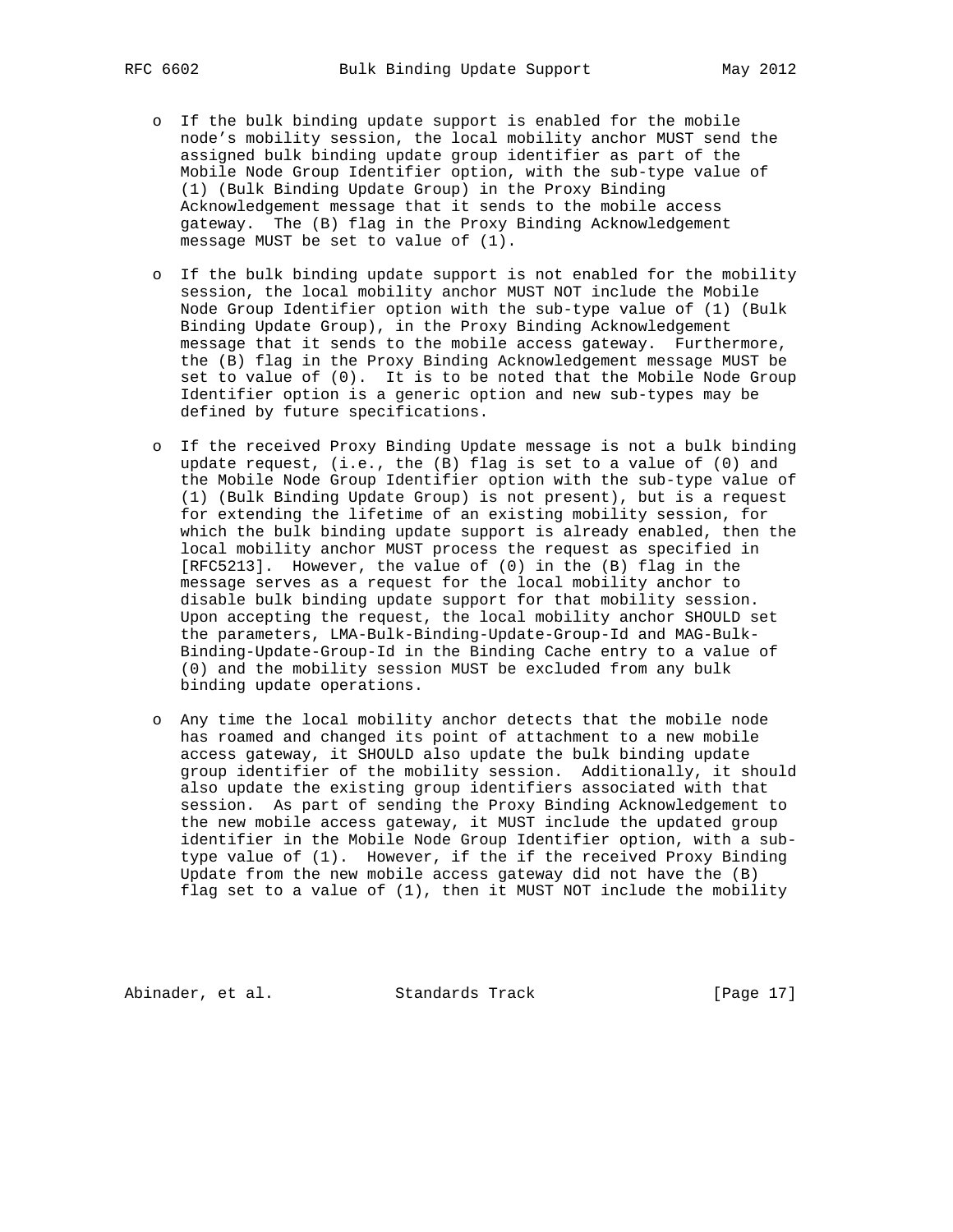session in any of bulk binding update group and MUST NOT include the Mobile Node Group Identifier option with the sub-type value of (1).

 o Any time a mobile node's mobility session is de-registered by the mobile access gateway, or the session is revoked for administrative or any other reasons, the mobility session MUST also be removed from the bulk binding update group.

## 5.2.3. Supporting Bulk Binding Updates

 The following section identifies the considerations for a local mobility anchor for performing bulk binding update and revocation operations with group-specific scope.

- o Any time the local mobility anchor receives a Proxy Binding Update message with the (B) flag in the request set to a value of (0) and a Mobile Node Group Identifier option present in the request with sub-type value of (1) (Bulk Binding Update Group), the local mobility anchor MUST consider the request a bulk binding update request, with the request scope including all the mobility sessions that are part of that bulk binding update group, specific to that mobile access gateway, and identified by the group identifier in Mobile Node Group Identifier option. However, if the received request also includes any individual session identifiers such as the Mobile Node Identifier option [RFC4283], the Home Network Prefix option [RFC5213], the IPv4 Home Address Request option [RFC5844], or the GRE Key option [RFC5845], the local mobility anchor MUST consider this as an invalid message; it MUST reject the Proxy Binding Update message and send a Proxy Binding Acknowledgement message with the Status field set to INVALID\_MOBILE\_NODE\_GROUP\_IDENTIFIER (Invalid group identifier value in the request).
- o The local mobility anchor MUST consider the message as a request for extending the lifetime of all the mobility sessions that are associated with the group identifier in the Mobile Node Group Identifier option. However, if the Mobile Node Group Identifier option with the sub-type value of (1) (Bulk Binding Update Group) has an unknown group identifier, then the local mobility anchor MUST reject the Proxy Binding Update message and send a Proxy Binding Acknowledgement message with the Status field set to INVALID\_MOBILE\_NODE\_GROUP\_IDENTIFIER (Invalid group identifier value in the request).
- o Upon accepting the bulk binding update request, the local mobility anchor SHOULD extend the lifetime for all the mobility sessions that are part of the bulk binding update group identified by the

Abinader, et al. Standards Track [Page 18]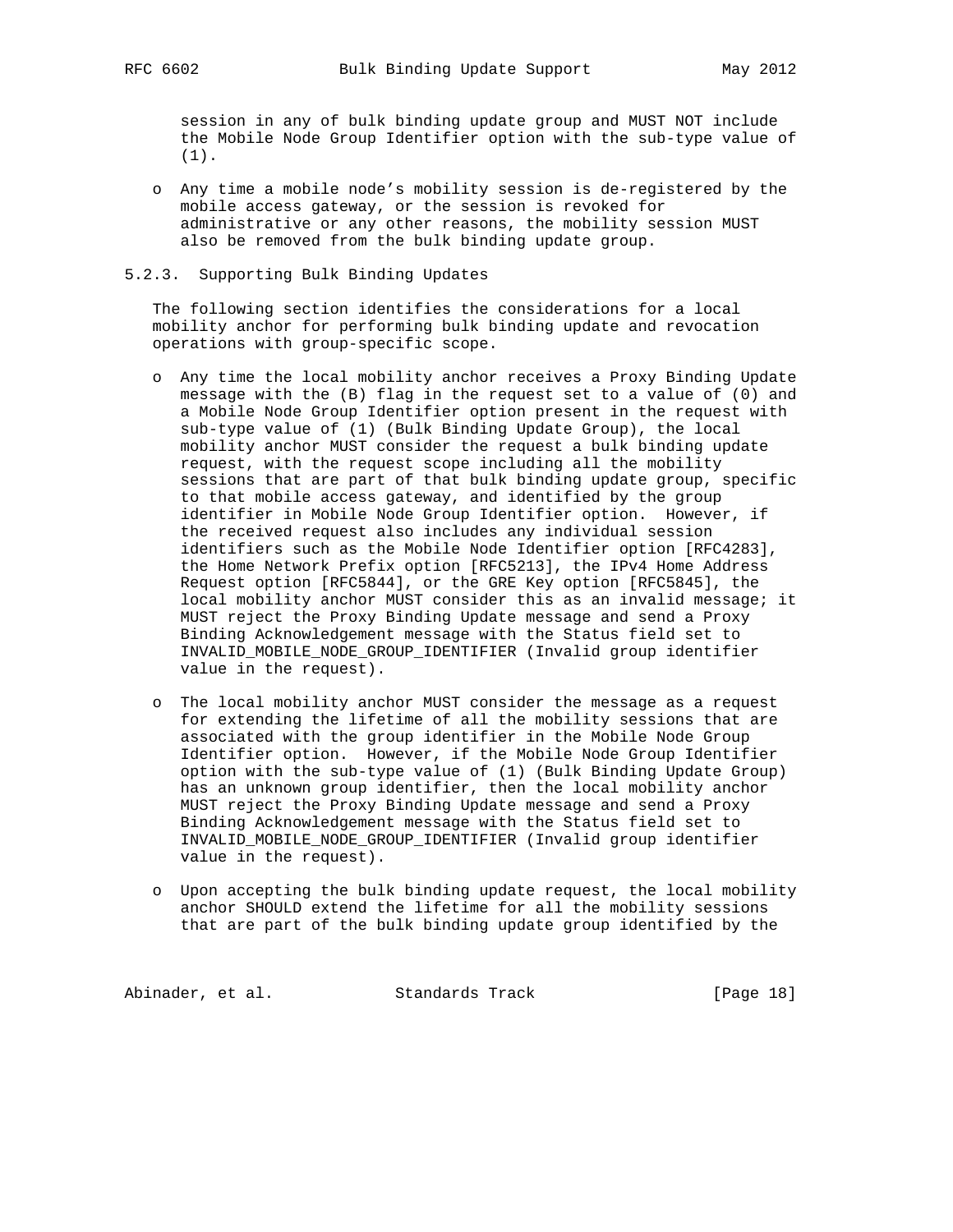group identifier in the Mobile Node Group Identifier in the message. Considerations from [RFC5213] MUST be applied for extending the lifetime of a mobile node's session. It MUST also send a Proxy Binding Acknowledgement message with the Status field value set to 0 (Proxy Binding Update accepted). The lifetime field in the message MUST be set to the allocated lifetime for all the mobility sessions. The message MUST also include the Mobile Node Group Identifier option, with the sub-type value of (1) (Bulk Binding Update Group) and with the identifier value copied from the Mobile Node Group Identifier option present in the received Proxy Binding Update message.

- o If the local mobility anchor rejects the bulk binding update request for any administrative reason, then it MUST NOT update the lifetime in the Binding Cache entries of any of the mobile nodes identified by the group identifier. The local mobility anchor SHOULD send a Proxy Binding Acknowledgement indicating the reason for the rejection in the status code.
- o Any time the local mobility anchor receives a Binding Revocation Indication Message [RFC5846] with a Mobile Node Group Identifier option present in the request and with the sub-type value of (1) (Bulk Binding Update Group), the local mobility anchor MUST consider the request as a bulk revocation request, with the request scope including all the mobility sessions that are part of the bulk binding update group specific to that mobile access gateway and identified by the group identifier in Mobile Node Group Identifier option. However, if the received request also includes the Mobile Node Identifier option [RFC4283], the Home Network Prefix option [RFC5213], the IPv4 Home Address Request option [RFC5844], or the GRE Key option [RFC5845], the local mobility anchor MUST consider this as an invalid message; it MUST reject the Binding Revocation Indication message and send a BRA message with the Status field set to a value of 128 (Binding Does NOT Exist). All the considerations from [RFC5846] apply when processing a binding revocation request, except making the scope of the operation apply to a set of mobility sessions identified by the group identifier present in the request.
- o Upon accepting the Binding Revocation Indication request and completing the operation, the local mobility anchor MUST send a Binding Revocation Acknowledgement message with the Status field set to a value of 0 (success). The message MUST include the Mobile Node Group Identifier option, with the identifier value copied from the Mobile Node Group Identifier option present in the received Binding Revocation Indication message.

Abinader, et al. Standards Track [Page 19]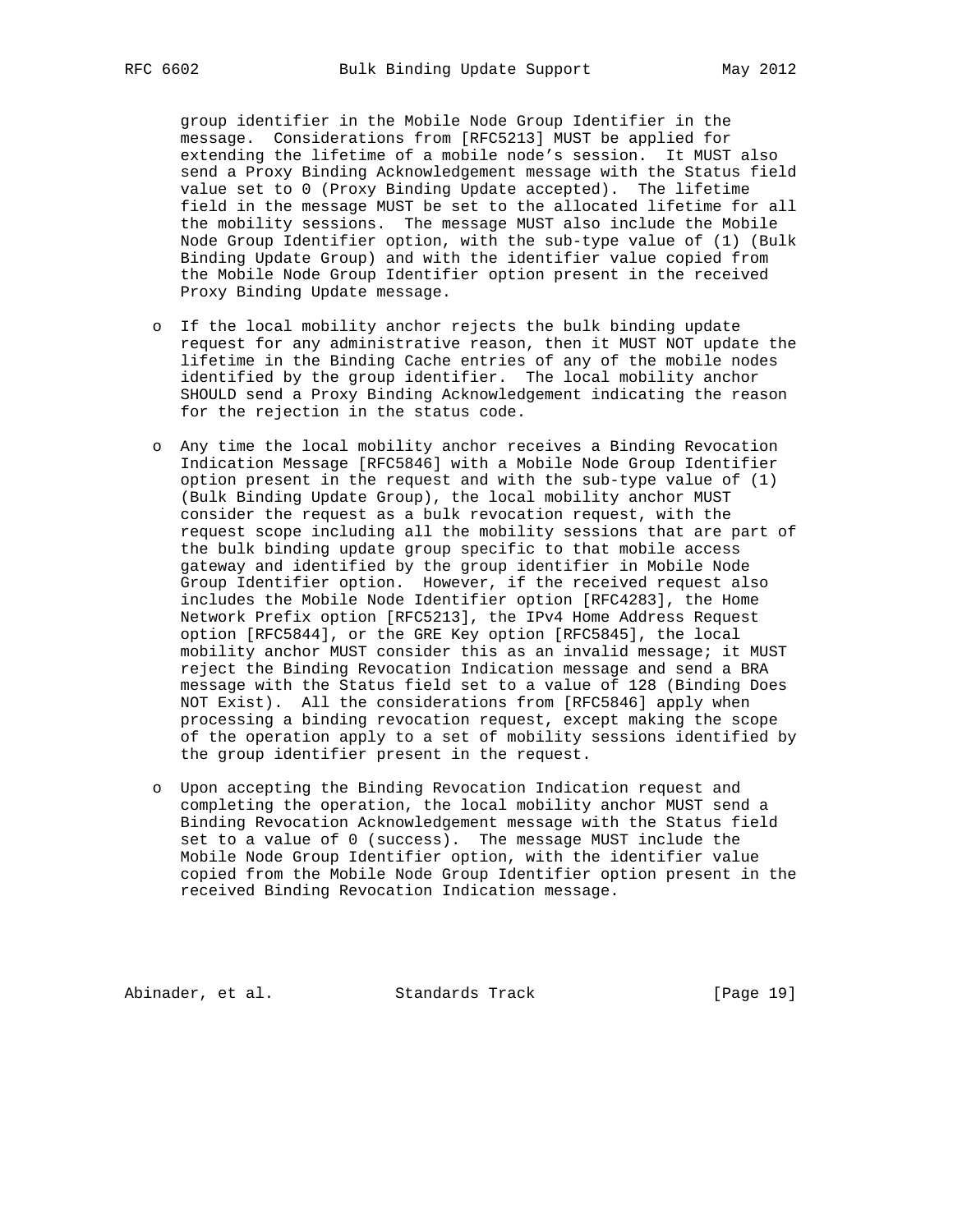## 6. Protocol Configuration Variables

6.1. Local Mobility Anchor - Configuration Variables

 This specification adds a new configuration variable for the local mobility anchor. The configured value for this variable is expected to survive server reboots and service restarts.

AcceptBulkBindingUpdateReqForMobilitySession

 This flag indicates whether or not the local mobility anchor will accept the request from the mobile access gateway to enable bulk binding update support for the mobility session. The default value for this flag is set to (1), indicating that it will accept the request from the mobile access gateway. If the value of the flag is set to (0), the local mobility anchor will deny the request.

6.2. Mobile Access Gateway - Configuration Variables

 This specification adds a new configuration variable for the mobile access gateway. The configured value for this variable is expected to survive server reboots and service restarts.

RequestBulkBindingUpdateSupportForMobilitySession

 This flag indicates whether or not the mobile access gateway will request the local mobility anchor to enable bulk binding update support for the mobility session. The default value for this flag is set to (1), indicating that the mobile access gateway will set the bulk binding update flag (B) in the Proxy Binding Update request to a value of  $(1)$ . If the flag is set to a value of  $(0)$ , the mobile access gateway will set the bulk binding update flag (B) in the Proxy Binding Update to a value of (0).

7. IANA Considerations

Per this document, IANA has done the following:

- o Action-1: This specification defines a new flag (B) to the Proxy Binding Update message, specified in [RFC5213]. This flag is described in Section 4.1. The value of the flag (B) has been allocated from the "Binding Update Flags" registry.
- o Action-2: This specification defines a new flag (B) to the Proxy Binding Acknowledgement message, specified in [RFC5213]. This flag is described in Section 4.2. The value of the flag (B) has been allocated from the "Binding Acknowledgement Flags" registry.

Abinader, et al. Standards Track [Page 20]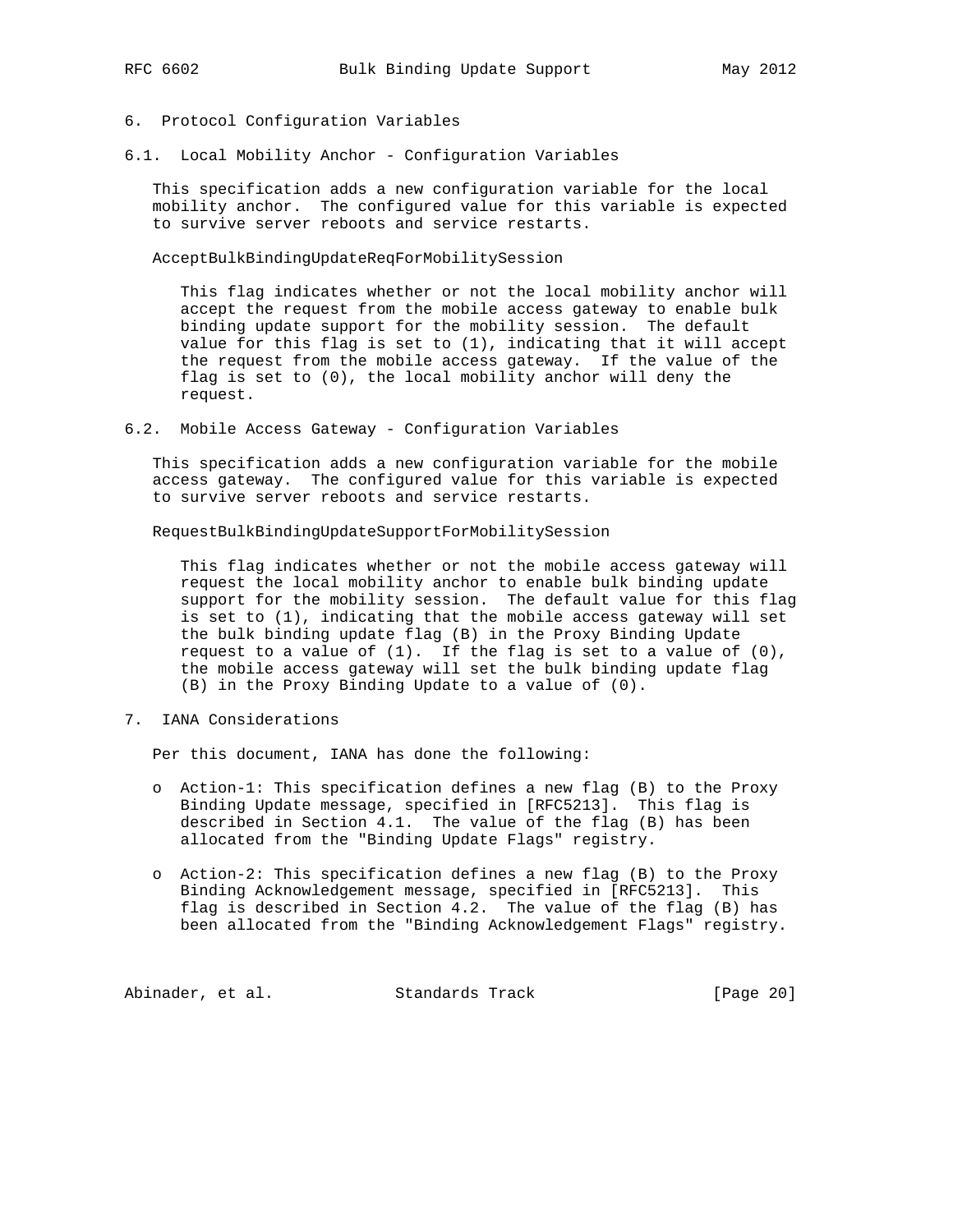- o Action-3: This specification defines a new Mobility Header option, the Mobile Node Group Identifier option. This option is described in Section 4.3. The Type value for this option has been assigned in the same number space as allocated for the other mobility options [RFC6275].
- o Action-4: The Sub-type field of the Mobile Node Group Identifier option introduces a new number space. This number space is now managed by IANA, under the Registry, "Mobile Node Group Identifier Type Registry". This specification reserves the sub-type value of (1) (Bulk Binding Update Group). Approval of new sub-type values are to be made through IANA Expert Review. The value range of this field is 0 through 255, but the values 0 and 255 are marked as reserved. The remaining values 2-254 are available for allocation.
- o Action-5: This document also defines a new status value INVALID\_MOBILE\_NODE\_GROUP\_IDENTIFIER (Invalid group identifier value in the request: 175) for use in the Proxy Binding Acknowledgement message, as described in Section 4.4. This value has been assigned from the same number space as allocated for other status codes [RFC6275].
- 8. Security Considerations

 The Mobile Node Group Identifier option defined in this specification is for use in Proxy Binding Update and Proxy Binding Acknowledgement messages. This option is carried like any other mobility header option, and it does not require any other special security considerations.

 The bulk binding update and the bulk revocation operations specified in this document perform operations on a group of mobility sessions. If proper authorization checks are not in place, a malicious node may be able to hijack a mobile node's mobility session or may carry out a denial-of-service attack. To prevent this attack, this specification requires the local mobility anchor to allow only authorized mobile access gateways to perform bulk operations.

9. Acknowledgements

 The authors would like to specially thank Jouni Korhonen, Basavaraj Patil, Carlos Jesus Bernardos Cano, Dirk Von-Hugo, Pete Resnick, and Jari Arkko for reviewing this document and providing input.

Abinader, et al. Standards Track [Page 21]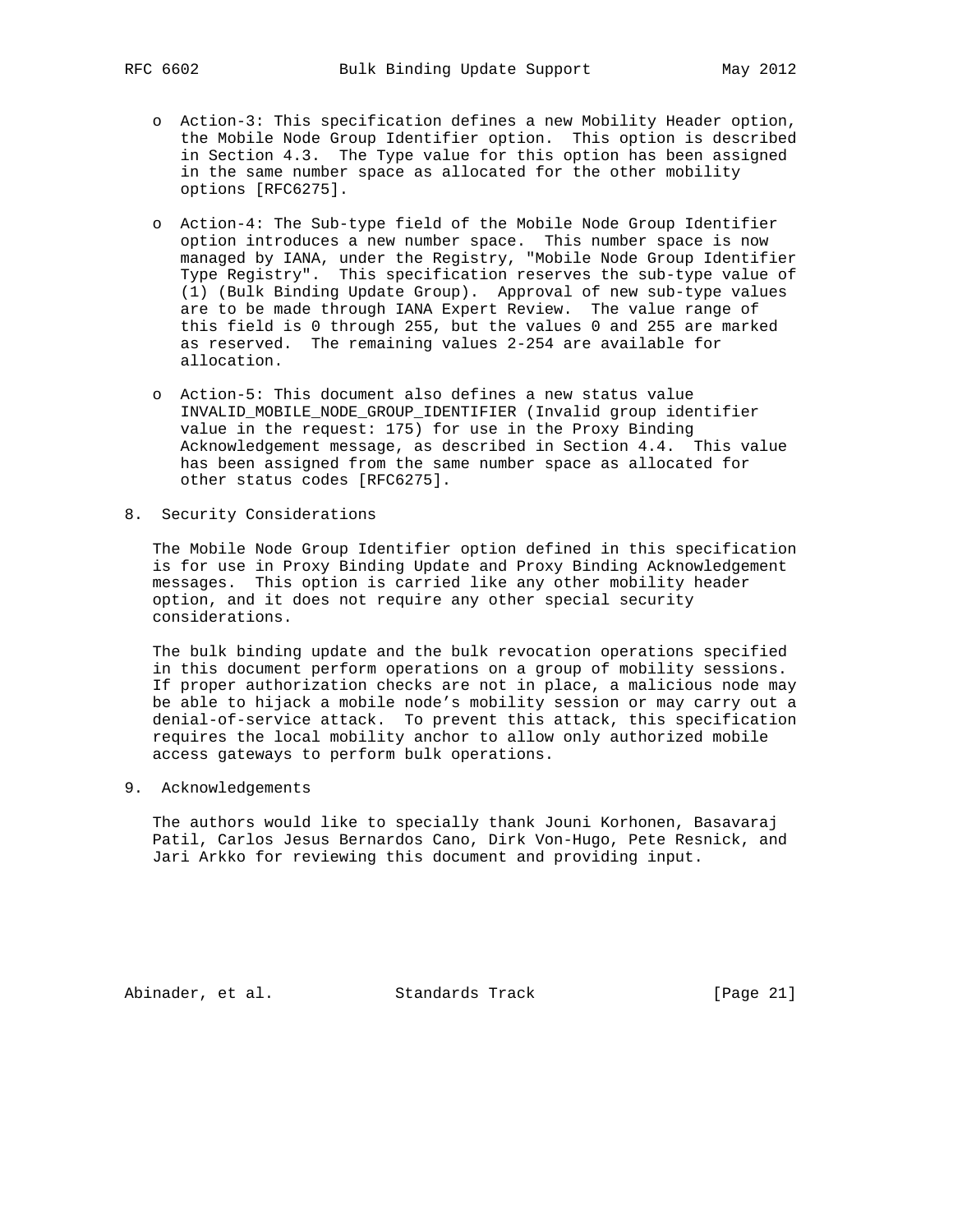# 10. References

- 10.1. Normative References
	- [RFC2119] Bradner, S., "Key words for use in RFCs to Indicate Requirement Levels", BCP 14, RFC 2119, March 1997.
	- [RFC5213] Gundavelli, S., Leung, K., Devarapalli, V., Chowdhury, K., and B. Patil, "Proxy Mobile IPv6", RFC 5213, August 2008.
	- [RFC5844] Wakikawa, R. and S. Gundavelli, "IPv4 Support for Proxy Mobile IPv6", RFC 5844, May 2010.
	- [RFC5846] Muhanna, A., Khalil, M., Gundavelli, S., Chowdhury, K., and P. Yegani, "Binding Revocation for IPv6 Mobility", RFC 5846, June 2010.
	- [RFC6275] Perkins, C., Johnson, D., and J. Arkko, "Mobility Support in IPv6", RFC 6275, July 2011.
- 10.2. Informative References
	- [RFC4283] Patel, A., Leung, K., Khalil, M., Akhtar, H., and K. Chowdhury, "Mobile Node Identifier Option for Mobile IPv6 (MIPv6)", RFC 4283, November 2005.
	- [RFC5845] Muhanna, A., Khalil, M., Gundavelli, S., and K. Leung, "Generic Routing Encapsulation (GRE) Key Option for Proxy Mobile IPv6", RFC 5845, June 2010.

Abinader, et al. Standards Track [Page 22]